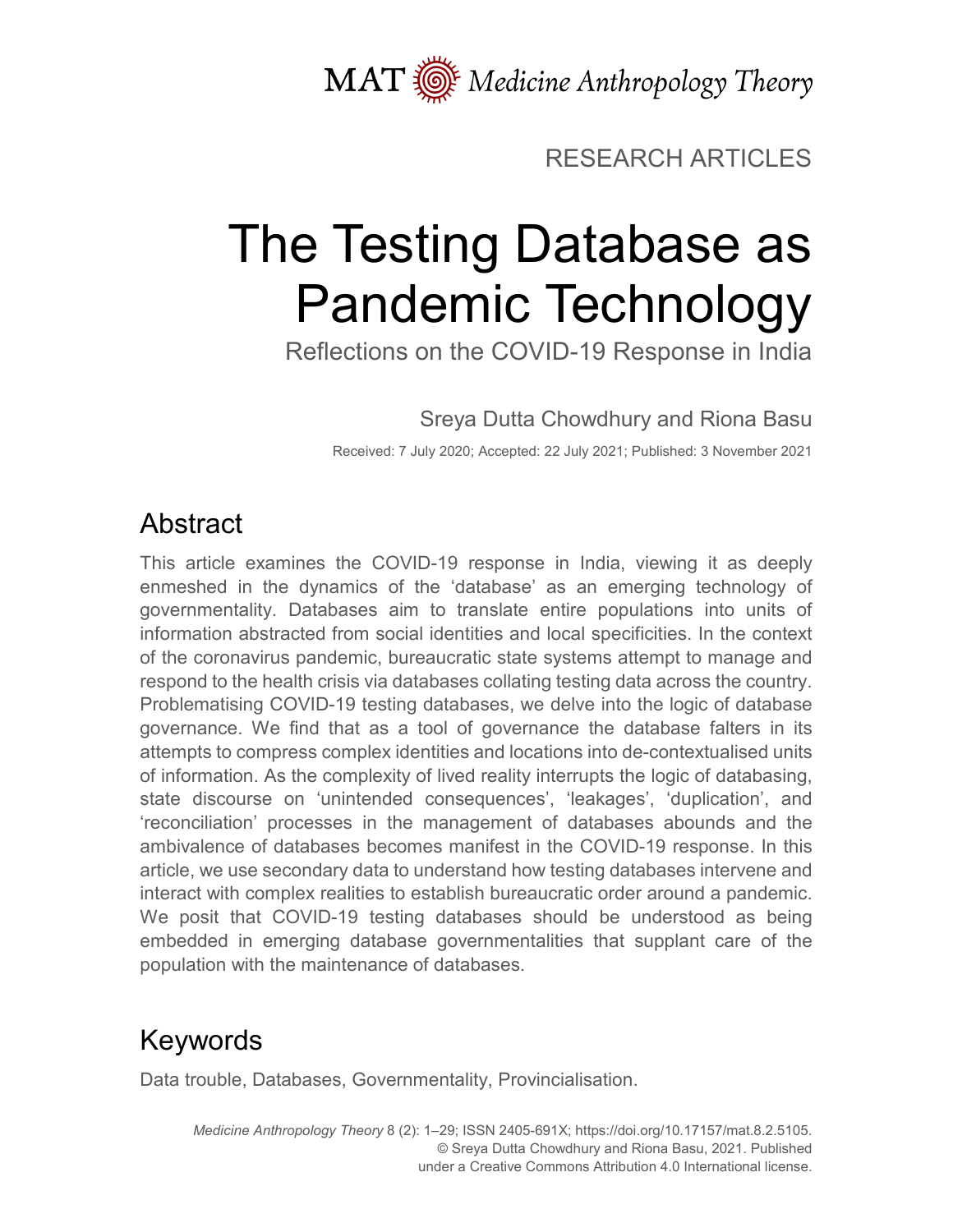## **Introduction**

The global COVID-19 pandemic has led to an avalanche of numbers on news portals, social media, and data-tracker websites providing real-time updates on numbers of positive test cases. At the same time, nation states, local governments, and health officials cite ratios, averages, percentage rates, and mathematical models as discursive techniques of 'normalising' and 'rationalising' disease (Foucault 1978, 91). Such statistical discourses seek to explain the present, as well as pre-empt the future, COVID-19 crisis.

To what extent COVID-19 statistics and databases enable a 'security apparatus', however, is a matter of debate. A security apparatus, as a tool of biopolitical governance, is concerned with the empirical object 'population' and the regulation of external events—such as food scarcity, market risk, or, as in our case, a pandemic—that affect the 'population' (Foucault 1978, 20). Despite the proliferation of statistical discourses on case–fatality ratios, infection rates, and 'peak' moments plotted on disease curves, COVID-19 testing data across countries is fraught with problems and has been criticised for misrepresenting the true scale of infection. Biopolitical governance depends on making the 'population' knowable and manageable by measuring and analysing its behavioural characteristics. As data problems engender confusion and uncertainty around infection and its impact on society, social scientists argue that how the COVID-19 pandemic is being managed throughout the world represents a shift in biopolitical governmentality (Clover 2020; Smith 2020).

In India, testing data is collated at the national level by the foremost medical research body in the country, the Indian Council of Medical Research (ICMR); however, it is managed federally, at the level of districts and corresponding states. Data transparency has emerged as a crucial component of administrative, and therefore political, competence, as signified in state-specific health bulletins. As such, data on testing, infection rates, and death counts has gained significant political value in the context of local state governance. Nevertheless, COVID-19 testing strategies have become mired in controversies surrounding the deliberate downplaying of the extent of disease. A multiplicity of data narratives from various sources has led to widespread media speculation, confusion, and criticism.

In this article, we argue that COVID-19 pandemic management in India can be read as an extension of database governmentalities. Database governmentality entails the bureaucratic processing of material—biographical and biological referents—to generate de-duplicated, de-materialised, and de-politicised data on citizen-beneficiaries; recurring data problems that emerge through interactions between multiple databases; and the constant tending of databases through maintenance, de-duplication, and reconciliation processes (Cohen 2015).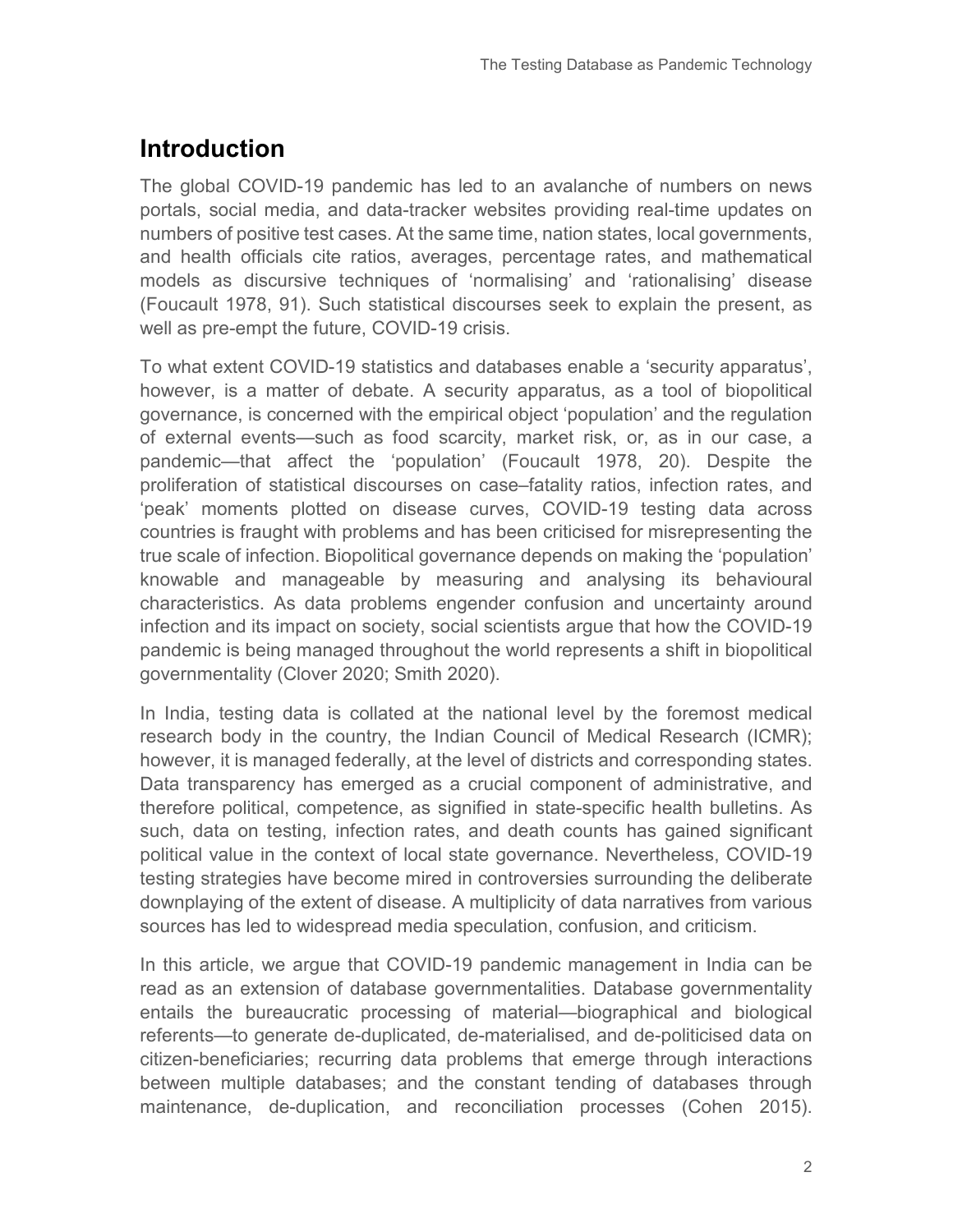Historically, nation-state governments have sought to conceptualise and 'enact' a collective through data-gathering infrastructures, such as the population census and caste enumeration (Appadurai 1996; Cohn 1987). Thus, datafication is nothing new, and data problems may well be an inevitable outcome of any databasing or enumeration project. Biopolitical governmentality, as originally formulated by Foucault (1978), is concerned with the regulation and conduct of a population as an empirical referent, through the production of enormous amounts of knowledge/data about it. Database governmentality, however, refers to the displacement of the 'population' as the locus of biopolitical intervention. Databases entail a reimagining of 'population' and 'nation' as 'a widely available sense of collectives and their government as not only *dependent* on an immensity of information (the familiar ground of a biopolitics), but ontologically *constituted as* information' (Cohen 2015, original emphasis). Database governmentality thus entails the translation, storage, and interaction of persons reconstituted as data and information across a multiplicity of databases.

The origins of database governmentality in India can be traced back to the country's national biometric database project, Aadhaar, which began to take shape in 2009 with the constitution of the Unique Identification Authority of India (UIDAI)—the statutory organisation established to plan and implement the project (Government of India Planning Commission 2009). India's imperative for a national biometric database coalesced around a discourse on 'duplicity'—the idea that existing identification databases (e.g., voter registration databases, driving licence databases) are plagued by 'duplicates', 'fakes', and 'ghosts'. When individuals enrol in Aadhaar they receive a unique, biometric ID. They can then link this ID to other forms of ID that they hold, such as voter cards, food welfare cards, driver's licences, and pension accounts, thereby ensuring their de-duplication across multiple databases. This idea of a database of de-duplicated records lies in a faith in the purity of a biometrically produced number. As primary units of a totalising information infrastructure, these 'intelligent little stripes', it was hoped, would unfetter economic growth, smoothen welfare outreach, and revolutionise governance (Nilekani 2009).

From its very outset, Aadhaar was imagined as a *federated system* that would allow biometric data to travel across multiple databases. Separate ministries and governing bodies each preside over databases that could be linked to Aadhaar biometrics—for example, the Ministry of Consumer Affairs, Food and Public Distribution controls the public food distribution database (PDS), while the Election Commission manages the electoral rolls. Each of these databases contains only information relevant to how it is used. Thus, the PDS database holds only personal data and biometrics pertinent to food distribution; it would not contain, say, an individual's voting constituency or bank account information.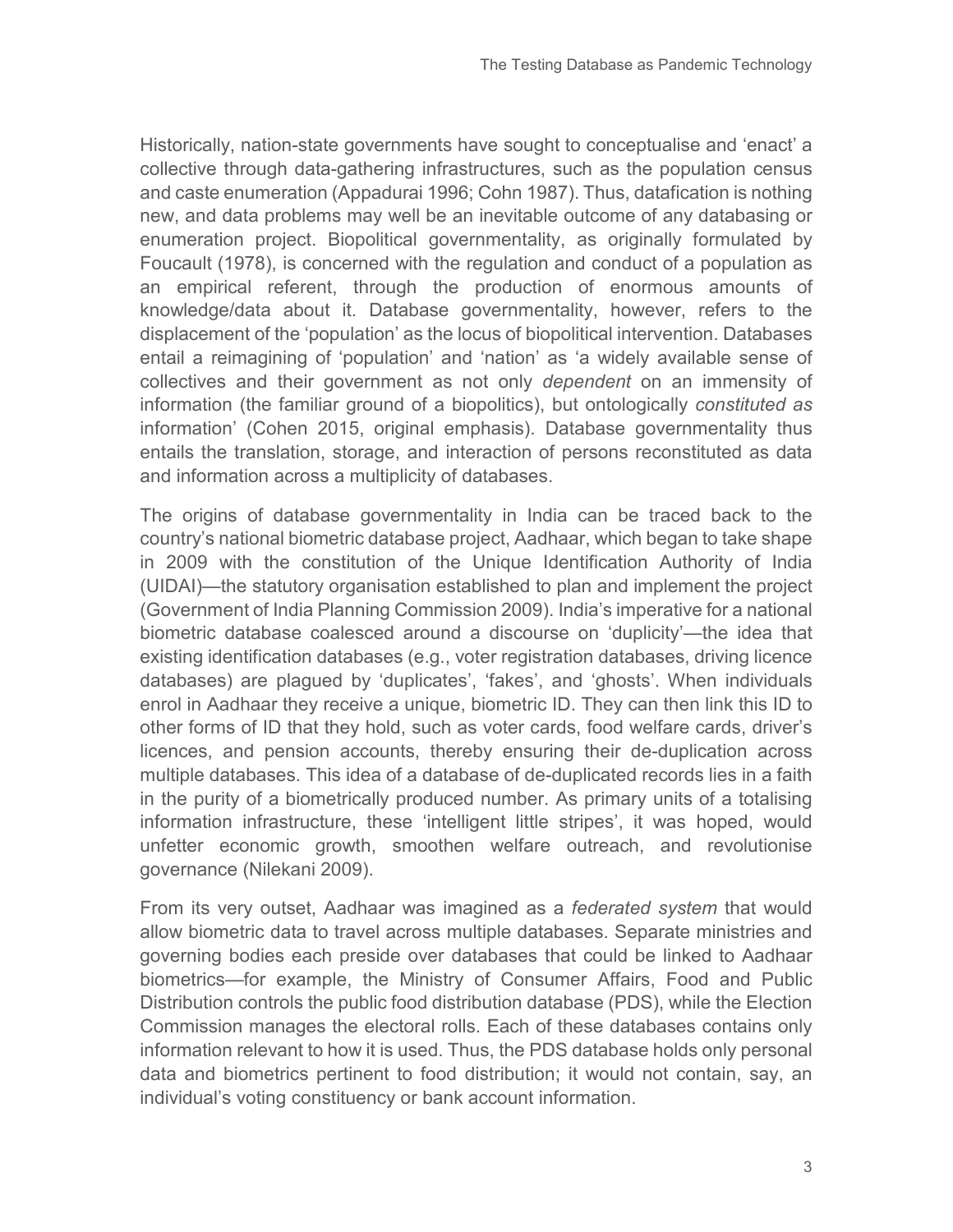In the context of Aadhaar and Aadhaar-linked databases, Ranjit Singh refers to the processes of biometric enrolment, the seeding of biometric data across multiple databases, and biometric authentication as database capacities for 'translating' complex realities into abstract categories and scaling up these translations for macro-level consequences (Singh 2019): in other words, the transformation of society according to the conditions necessitated by databases. As Singh notes: 'It is only under conditions of its infrastructural set-up that Aadhaar can maintain its fragile efficacy in ensuring one-to-one correspondence between a number and an enrolee: *if this means transforming a nation-state into a vast database, then do it*' (Singh 2019, 17, original emphasis). However, the notion of a nation-as-adatabase prioritises bodies that translate effectively into data: individuals who can successfully authenticate themselves through a one-to-one correspondence between biometrics and identity; and data that can be mapped across multiple databases in a de-duplicated manner. For many people it is not possible to meet these conditions and thus to successfully translate themselves into data. As a result, there are bound to be losses in translations, as bodies and biographies are rejected by databasing processes.

In the process of transforming a nation into a database, data problems emerge: first, in the translation of bodies into data; and secondly, in the interaction of data across multiple databases. Literature on the Aadhaar biometric database has been influential in highlighting the changing relationship between body and technology, and in particular the production of biometric marginality, as bodies and machines do not perfectly align for successful database encounters (Abraham 2018; Rao 2013). The federated nature of the Aadhaar database requires that people's data must travel, in a timely manner, to other databases; failure to do so often leads to identity deletions and welfare denials (Khera 2017). As the Aadhaar project moved from the enrolment of people to being used by ministries and other bodies, many data problems arose, particularly in the seeding of data across multiple databases. Food ration beneficiaries were deleted from public distribution system databases, pensioners were removed from pension schemes, and voters were removed from electoral lists, all because they had failed to link their Aadhaar data with their ration cards, pension accounts, or voter IDs (Malhotra and Somanchi 2018; Kodali 2019; Purohit 2019).

In this article, we examine COVID-19 testing and data problems through the lens of database governmentality. Testing is an attempt to intervene in the social world of the pandemic and to extract or translate numerical narratives on the spread of infection. The process of testing itself produces data problems that affect pandemic knowledge and responses. The testing apparatus involved includes not just the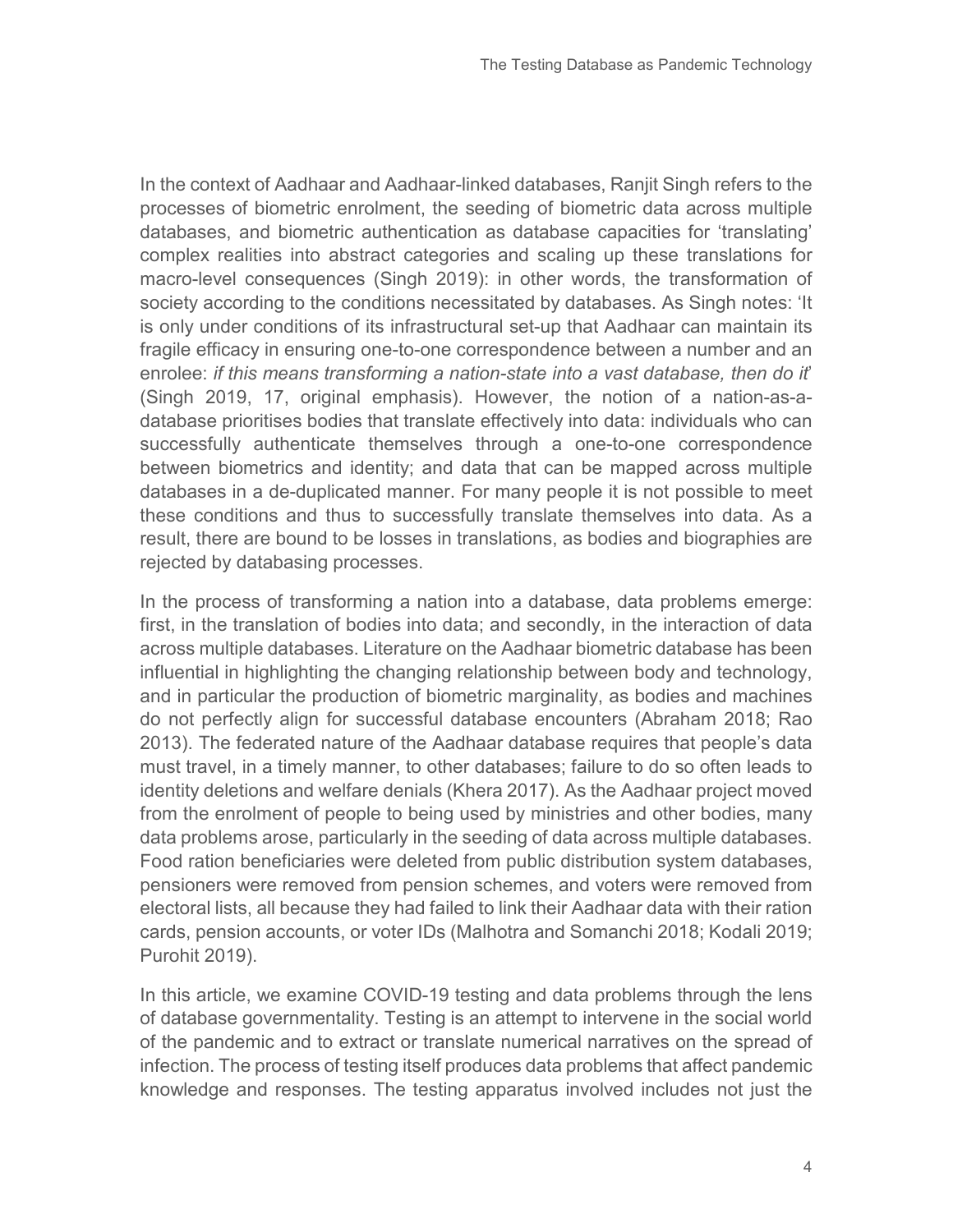testing kits themselves but also supply chains, administrative regulations, patient bodies, laboratory work, and administrative reporting: regulations determine who gets tested, bodies must be made available for testing, and labs are crucial as thresholds where bodily substance gets translated into barcodes and statistics that thereafter travel across different databases.

In India, the COVID-19 crisis is being managed at the level of its 35 states and union territories, with local state governments at the forefront of the pandemic response. Overlaying them, multiple national governing bodies deliberate on matters of testing. These include the central Ministry of Health and Family Welfare (MoHFW); the Indian Council of Medical Research (ICMR), the leading regulatory body, responsible for standardising test kits, test protocols, referral forms, and data reporting; and the Home Ministry, which is in charge of the domestic police personnel involved in contact-tracing duties. To further complicate the situation, health is managed federally, at the level of states. At this level, state health departments, urban municipalities, and rural panchayats have been at the forefront of COVID-19 control measures.

In terms of testing data, this is collated nationally by the ICMR and the MoHFW, but is managed federally, at the level of districts and corresponding states. From the onset of the pandemic, laboratories were sending testing data separately to city, state, ICMR, and MoHFW databases. This often led to duplicate entries being made. Furthermore, in the absence of a standardised format for recording patient data at the point of sample collection, the test reports published by the laboratories contained multiple data discrepancies. As testing volumes rose, the need for uniform test results became more acute. Consequently, in April 2020, the ICMR launched its RT-PCR (reverse transcription-polymerase chain reaction) mobile app as a solution to these problems (Kaul 2020).

Developed by the National Informatics Centre (NIC),<sup>[1](#page-4-0)</sup> a department of the Ministry of Electronics and Information Technology, the RT-PCR app is a handheld tool for use by medical staff working in the country's sample collection centres (Srivastava et al. 2020). Since the app's rollout, all sample collectors are required to input data in a standardised format, via an ICMR-mandated, sample specimen referral form, at each point of sample collection (National Health Mission Himachal Pradesh 2020). In this way, data pertinent to each patient—name, address, valid ID should now reach all existing databases in real-time, with minimal gaps and errors. By facilitating one-time entry of data that can be integrated across multiple databases, the app is also designed to prevent entry duplication (Kaul 2020). Additionally, because the RT-PCR app is linked to the ICMR portal, all authorised

<span id="page-4-0"></span>1 The NIC provides information and communication technology (ICT) across various arms of the government and has been involved in developing digital goods such as public health surveillance applications.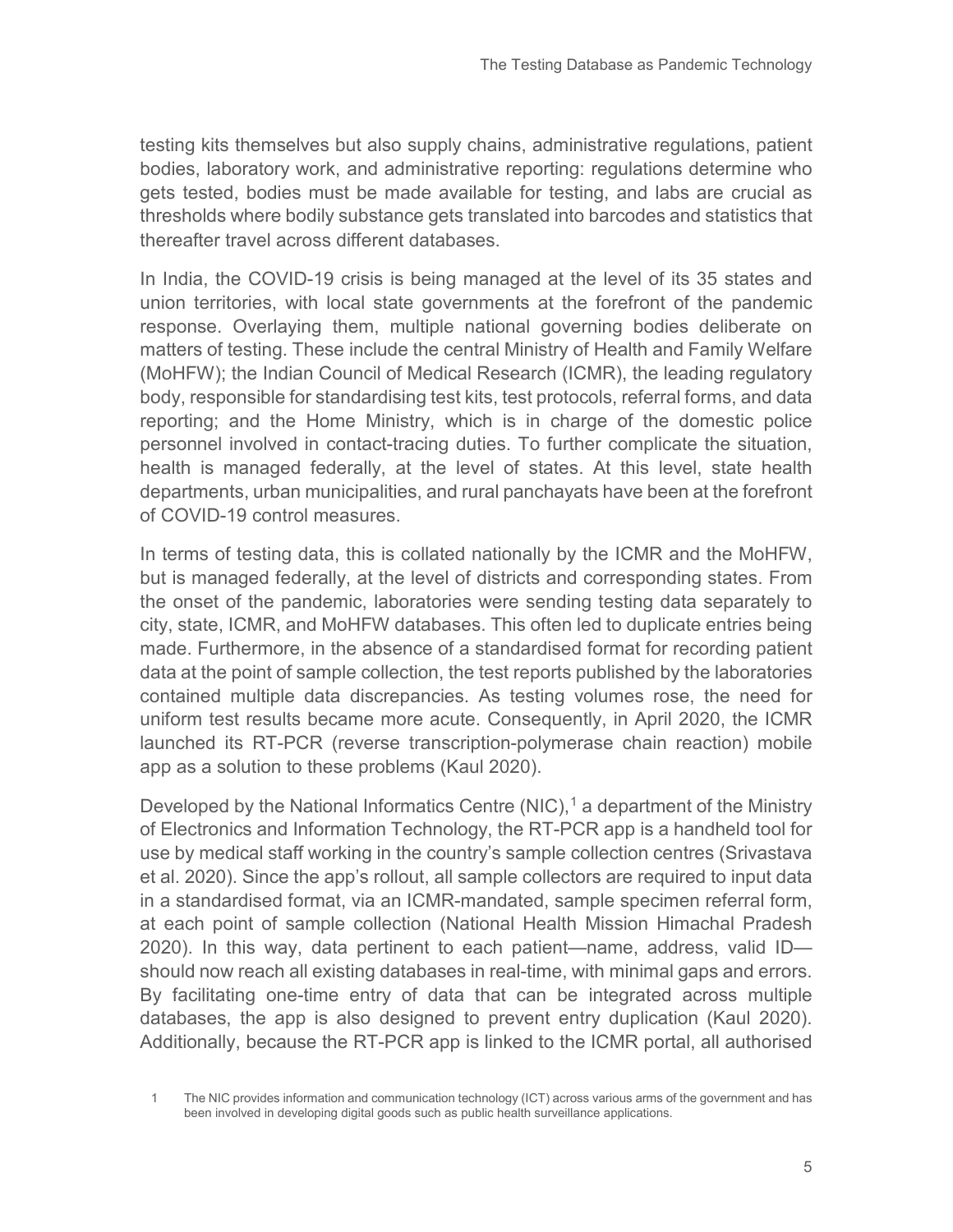testing laboratories are now able to enter final test results on the specimen referral forms generated for each sample (Srivastava et al. 2020). The ICMR collates these final test results and uses them to provide cumulative estimates of COVID-19 incidence for each state. Individual states and cities also receive data through this portal, which they then aggregate and input into state-level and city-level databases.

In spite of all this, COVID-19 testing data in India remains plagued by problems that prevent it from establishing a coherent narrative on the spread of the disease and corresponding deaths in the country. A daily report is produced centrally at the national level and each state puts out its own datasheet, all of which display varying levels of transparency in terms of the number of samples processed and the number of people found to have tested positive. At the beginning of the pandemic response, the MoHFW and the ICMR had been releasing national data separately on the number of people testing positive. Often their figures were contradictory. According to officials at the Ministry of Health, this was because the process of having to disaggregate district-level data to produce figures for each state created an 'occasional lag' between MoHFW and ICMR data (Koshy 2020). Towards the end of April 2020, the ICMR stopped publishing data on the number of persons testing positive while the MoHFW website reported that its 'figures are being reconciled with the ICMR'.

Since then, the ICMR has been publishing data on the number of samples tested only. Moreover, there is increasing discrepancy between official data narratives at city, state, and central-government level. Data problems include the 'duplication' of testing data across multiple databases; the 'unassignment' of positive tests to a location when states are unable to determine where the disease has been contracted; and the 'abandonment' of testing data that cannot be integrated into any database. The seemingly chaotic state of testing data in India would appear to give credence to Ian Hacking's argument that '[t]he fetishistic collection of overt statistical data about population has as its motto "information and control" but it would more truly be "disinformation and mismanagement"' (Hacking 1982, 283).

In what follows, we attempt to think through these *data troubles* in order to highlight the implications of database governmentality for public health in India. Applying the conceptual framework of database governmentality, our analysis of COVID-19 testing databases adds to the criticism of databases as 'containers' of populations and helps us to understand how the concept of nation-as-a-database undermines the welfare of populations. We argue that duplication, errors, and deletions signify problems of translation that fracture the process of transforming lived reality into the numerical abstraction desired for interaction across multiple databases.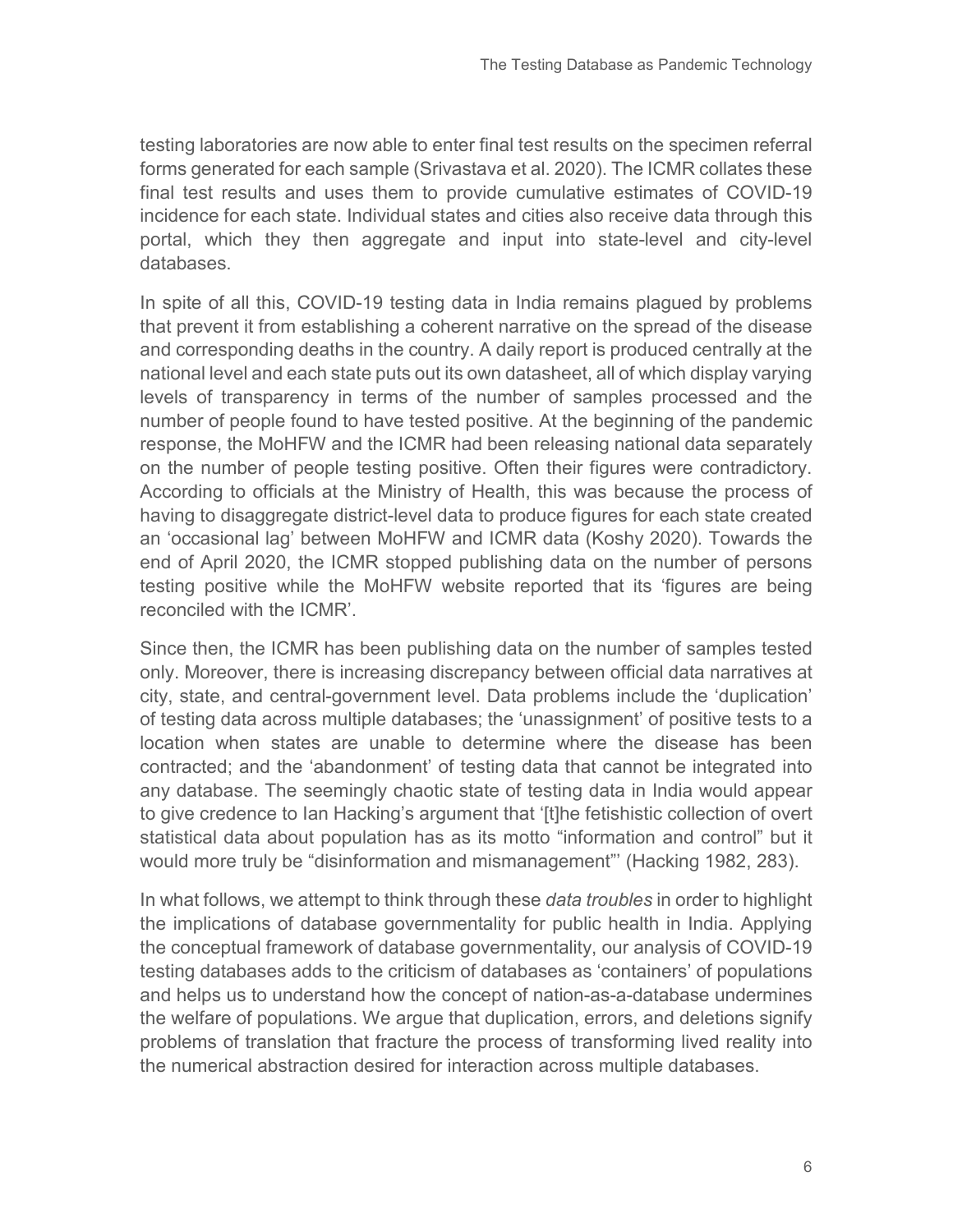Moreover, we maintain that emerging problems around the discrepancy of data between various levels of reporting—city lists, state databases, the government's leading medical research body—indicate that COVID-19 databasing must be understood as *provincialised* across the federation of states and bureaucracy in the country. Indeed, the provincialised nature of databases is a significant feature of our conceptualisation of database governmentality. In arguing for provincialised databasing, we prompt a shift away from centralised databasing projects and overarching authorities to focus on the regional configuration of decentralised administrative decisions, infrastructure challenges, pathways of data flows, and data entry work that affect pandemic control. In referring to the Aadhaar biometric database as an initiation into database governmentality, we highlight the federated nature of the Aadhaar database and the data problems that arise in the interactions between multiple databases. While the UIDAI is the governing authority responsible for generating biometrics, how the biometric data of citizens is mapped across multiple identity databases depends on the political imperatives of individual states. Failures and deletions on Aadhaar are a function of multiple elements, including state-level initiatives for seeding Aadhaar data across existing voter ID and food beneficiary databases, internet network connectivity in a given region, and the quality of biometric machines at the various access points. Data problems are often localised and arise in the interaction between multiple databases across different administrative levels. Similarly, in the context of COVID-19, public health as a subject of governance is managed federally by state, city, and district authorities. Data problems, as they emerge across the various levels of reporting—city lists, hospital dashboards, municipality reports, and state and national databases—indicate that COVID-19 data problems remain provincialised across the federation of states and domains of bureaucracy in the country.

In this article we examine secondary data on COVID-19 testing problems collated from March 2020 to January 2021. We compiled our data through web searches of newspaper articles, blog posts, Twitter feeds, and YouTube videos. We used keywords such as 'COVID-19 testing', 'duplication', and 'testing delays', and focused on metropolitan urban cities. We also analysed High Court orders pertaining to testing problems across multiple states including Delhi, Karnataka, and Gujarat. In addition, we incorporated insights from online data-trackers, particularly data published by Global Change Data Lab, a non-profit project in collaboration with the Oxford Martin Programme on Global Development.

Our reliance on secondary data prevents us from giving a conclusive account of how patient lives have been affected by technologies of pandemic control. Instead, we have followed reported events of error and duplication in order to reveal the fractures of databases as they leak. We thus attempt an 'infrastructural inversion'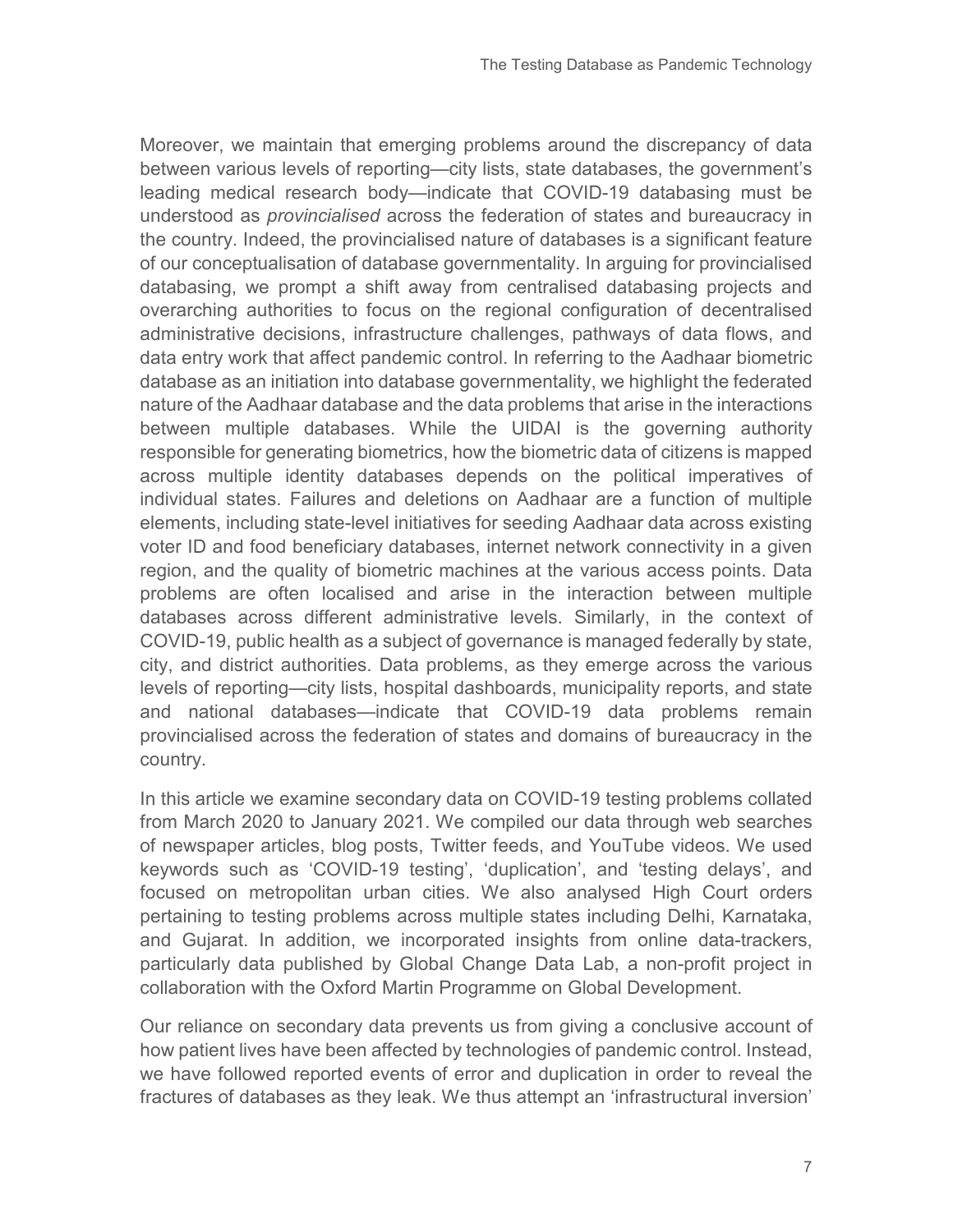(Bowker and Star 1999, 34) to understand the interaction of regulations, testing apparatus, and biographies in databases through the constraints and barriers in accessing healthcare that they create. As this article is written in the midst of a pandemic, we are embroiled in the political and material conditions of the very databases we attempt to critique, and this reflexive position further informs our analysis.

### **Case study: COVID-19 testing and databasing in India**

COVID-19 tests are important for gauging the burden as well as the spread of infection, both of which in turn influence public health decisions on isolation, quarantine, containment zones, and hospital infrastructure. Testing is a social and political process involving regulations, technologies, and infected bodies; and it is a complicated administrative process, requiring a comprehensive testing protocol, sample collection, lab testing, daily reports, and regular contact tracing. Thus, in analysing COVID-19 testing in India we refer to the testing apparatus as consisting of administrative regulations, testing forms, databases, and test kits.

Testing at the beginning of the pandemic in India, as in many countries, was hampered by shortages of test kits. However, even after the country acquired these kits, many turned out to be of poor quality, producing inconclusive and faulty results (Bansal, Sethi, and Henry 2020). Even as the country went into early-stage lockdown with 500 reported cases, the numbers of tests carried out remained low (Jha and Mullick 2020)—up to 13 May 2020, the testing rate was just 1.3 per 1,000 population (Padma 2020). One reason for this low rate may have been that the country's testing infrastructures were initially reliant on imported RT-PCR (reverse transcription-polymerase chain reaction) kits; it was not until well into the first wave of the pandemic in India that the country was able to develop and deploy its own kits. By late December the number of tests conducted had increased, pushing up the testing rate to around 121 per 1,000 by the end of 2020 (Our World in Data 2020).

Test kits are 'technologies of certainty', expected to produce knowledge about the pandemic, facilitate strategies, and build trust between the public and the government (Street and Kelly 2020). They are, however, 'imbricated' in a network of heterogeneous elements that are constantly in flux (Lampland and Star 2009). The concept of 'imbrication' refers to an 'evocative picture of uncemented things producing a larger whole' (Lampland and Star 2009, 20). In pandemic management, the apparatus of testing should stimulate a productive imbrication of kits, bodies, and regulations in order to facilitate a satisfactory pandemic response. However, testing technologies come into contact with databases, giving rise to data problems that hamper pandemic management. In the context of classification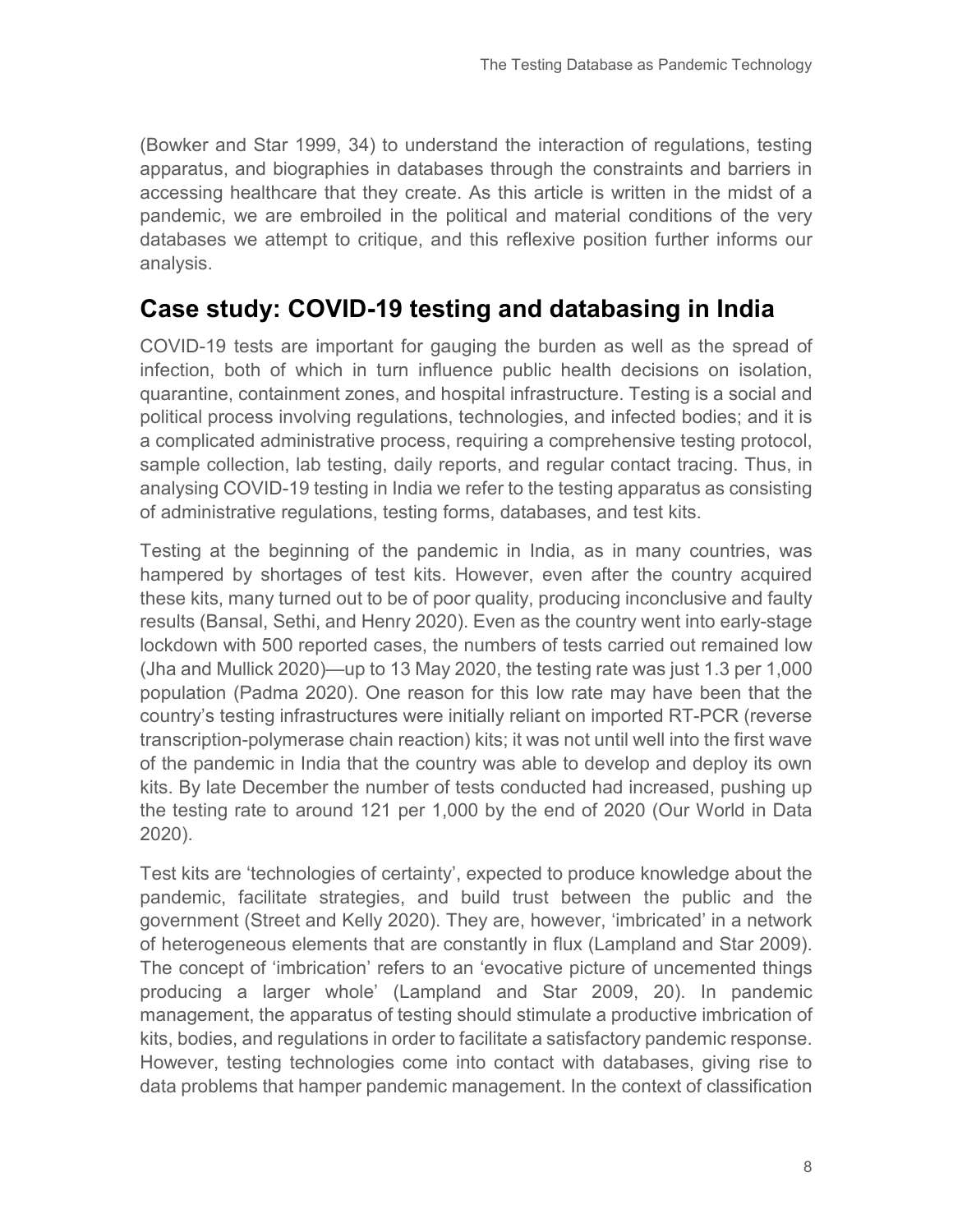systems, Star and Bowker (1999) note that 'the time of the body and of [its] multiple identities cannot be aligned with the 'time' of the classification system' (1999, 140). Test databases, as we shall see, are unable to align with the rapidly evolving pandemic. Lives caught in the interstices of immutable systems are 'torqued' and twisted as biographies and classifications pull against each other (Star and Bowker 1999). By creating barriers to testing, misrepresenting deaths, and abandoning testing data, databases result in the 'torqued' experiences of people living through a pandemic.

#### **Governing pandemic realities through databases**

As mentioned above, in April 2020 the Indian Council of Medical Research (ICMR) launched an RT-PCR app for streamlining the collection and reporting of test data. The app would achieve this by generating an ICMR Specimen Referral Form (SRF) for each test sample, thereby enabling a seamless flow of standardised data from the point at which the sample is taken all the way to the testing labs. The app was also linked to the portal of the ICMR, for collating countrywide testing data.

However, as centralised databases and standardised forms for COVID-19 cases gained currency, problems soon became apparent. To illustrate these, we refer here to the ICMR specimen referral form 'V9'. At the start of the pandemic, this form was used to record only those who had come into direct contact with COVID-19 patients and were therefore eligible to receive a COVID-19 test (Sharma 2020a) The initial form contained eight categories into which people could be classified. These categories were aligned with the bureaucratic logic of restrictive testing and an official government discourse that did not recognise community transmission in the country. They were as follows: symptomatic contact with a lab-confirmed case; symptomatic healthcare worker; hospitalised cases of Severe Acute Respiratory Illness (SARI); asymptomatic healthcare workers in contact with a confirmed case; symptomatic international traveller; hospitalised, Severe Acute Respiratory Illness (SARI) patient; asymptomatic, direct and high-risk contact of lab-confirmed case; and symptomatic influenza-like illness patient in hospital/(geographical) cluster.

In spite of its restrictive criteria, the V9 form also included an additional category, 'other', to identify individuals who were eligible to be tested but did not fit into any of the above-mentioned categories. However, there were no specific guidelines on who exactly should be considered eligible. As a result, hospitals across the country proceeded to make use of the clause to allow them to test all patients coming in for operative and post-operative procedures, in order to prevent accidental crossinfections. Even routine day-care patients admitted for chemotherapy, dialysis, and blood transfusion sessions were marked as 'other' and required to undergo COVID-19 tests (Sharma 2020a). In response to these practices, the health secretary at the Ministry of Health and Family Welfare (MoHFW) issued written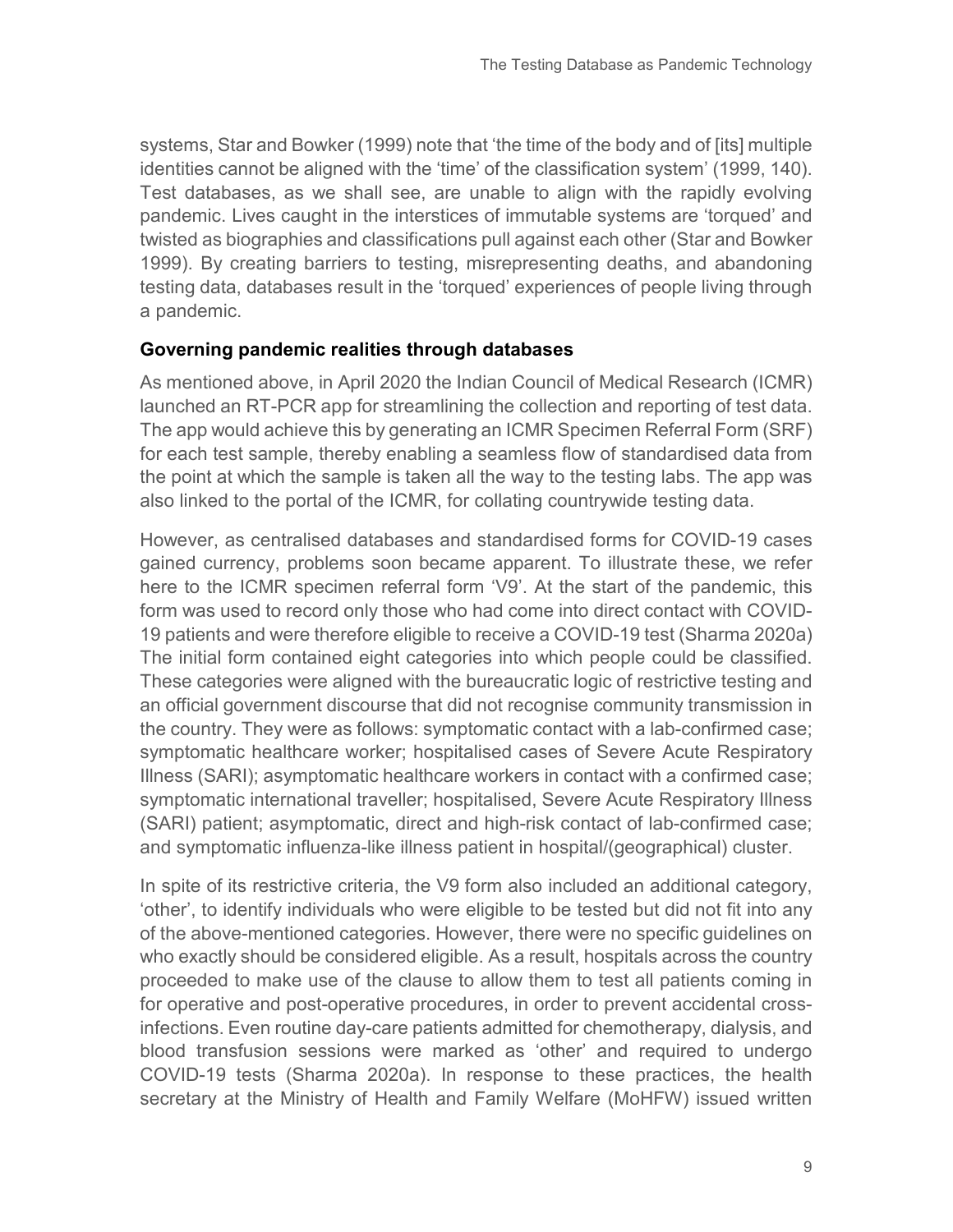directives to the chief secretaries of states insisting that hospitals, and private healthcare facilities in particular, adhere to the ICMR's restrictive guidelines and refrain from demanding COVID-19 test results for patients coming in for routine procedures. This, the Ministry insisted, was to ensure that no untested patients would be denied critical care (Sharma 2020b).

Classifications, standards, and categories are crucial for organising complexity. To what extent classifications can intervene in the complexity of realities is of critical importance, particularly in the context of a pandemic. Classifications, as Star and Bowker (1999) argue in their influential book *Sorting Things Out: Classification and its Consequences*, are 'negotiated orders' incorporating values, policies, and social and political considerations as they become embedded in information infrastructures (Bowker and Star 1999). These authors note that classifications are intended to set the maximum level of granularity desirable for a classificatory system, taking into consideration the practicalities of data collection and the quality of the data. Standards, forms, and classificatory schemes, particularly those pertaining to disease, must incorporate negotiations and flexibilities and change over time in order to be effective instruments for rendering care. Ambiguously defined categories such as 'other' or 'undefined' are often used to contain multiplicities and temporalities of disease that may not be possible to capture through precise classifications (Bowker and Star 1999).

However, when classificatory logics and databasing logics interact with each other, databases emerge as less mutable than classifications. One illustration of such a glitch in the RT-PCR linked database is the following story of a doctor, who noted that once V9 forms for patients recorded under the 'other' category were uploaded onto the RT-PCR database servers, the app would not allow them to receive a retest if they went on to develop COVID-19 symptoms (Satwik 2020). Nor would it allow them to be reassigned to any of the eight COVID-19 contact categories. Moreover, because the V9 form remained synced with their Aadhaar details, i.e., their unique biometric identification number, the app would also not allow 'other' patients to re-register themselves in order to get access to a test. In sum, the restrictive testing strategy built into the RT-PCR app interface disallowed re-tests for any patients other than those primarily identified as COVID-19 contact cases. In this way, the testing apparatus was unable to capture the complex realities of how hospitals were using the V9's 'other' clause to prevent cross-infection among people accessing medical care.

The flexibility of classificatory regimes and testing strategies, as they are incorporated in written form (SRF forms, government notifications), cannot be encompassed by databases—at least not without actively and consistently engineering new affordances. In a rapidly evolving pandemic, databases can thus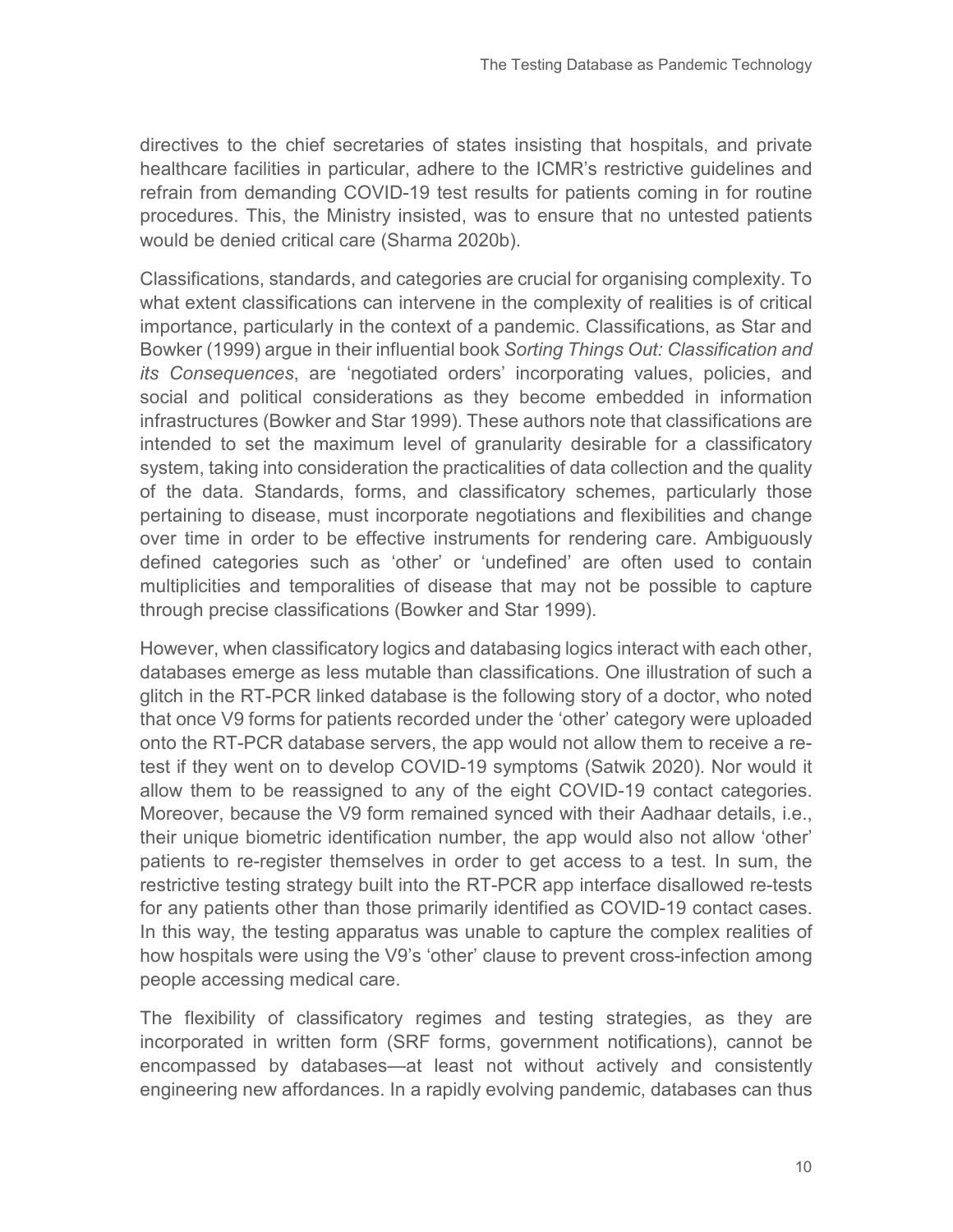offer only partial translations, thereby weakening pandemic responses. At the beginning of the pandemic, the RT-PCR app was programmed to generate specimen referral forms for RT-PCR tests only. As the pandemic progressed, Rapid Antigen Tests came to be used widely. However, the RT-PCR app could not differentiate between these two tests, generating the same, single specimen referral form for both. As a result, databases deriving data from the RT-PCR app often mixed up test results. Patients testing negative with the Rapid Antigen Test were being informed that they had tested negative for RT-PCR, even before their samples reached testing laboratories (Prakash 2020). It was not until September 2020 that the RT-PCR app was updated to incorporate the two types of tests, allowing databases to disaggregate this data (National Informatics Centre 2020).

The lack of disaggregated data until late 2020 meant that these databases failed as information and classification infrastructure. As the pandemic has continued, there have continued to be discrepancies in the data produced as a result of the different methods of testing being used in each state. While RT-PCR tests provide the most conclusive results, states have also introduced Rapid Antigen Tests, Antibody Tests, TrueNat, and CBNAAT (tuberculosis tests) (Sharma 2020; Mehrotra 2020a). The ICMR has been collating data for the cumulative number of tests only, irrespective of the method used, as well as the number of tests conducted in every 24-hour period across the different states. In a report tracking positive test rates across the states, researchers at the Centre for Policy Research argued that with no breakdown on the kind of tests being used, the results on positive test rates across the country are misleading (Mukhopadhyay 2020). These inter-state discrepancies in testing and reporting affect databasing at the central level, often rendering cumulative data incomprehensible or inadequate for finer analysis.

To what extent testing classifications and databasing have contributed to people's suffering during the pandemic is a matter of debate. What is evident is that classifying, triaging, and disaggregating those being tested as units of information orbiting various databases affects their private lives. The precise categories of data preferred for input into databases take precedence over and above timely access to healthcare. Maharashtra's neighbouring state, Gujarat, for instance, made the prior approval of government agents such as the Chief District Health Officer mandatory for asymptomatic health workers seeking an RT-PCR COVID-19 test even for those who worked in disease hotspots—to discourage requests for regular screening among health workers. This government order was subsequently contested in court (Press Trust of India 2020). Moreover, even when individuals are tested and their test data gets translated into databases, this does not necessarily result in them getting access to care. On 13 June 2020, the BrihanMumbai Municipal Corporation (BMC) issued a circular directing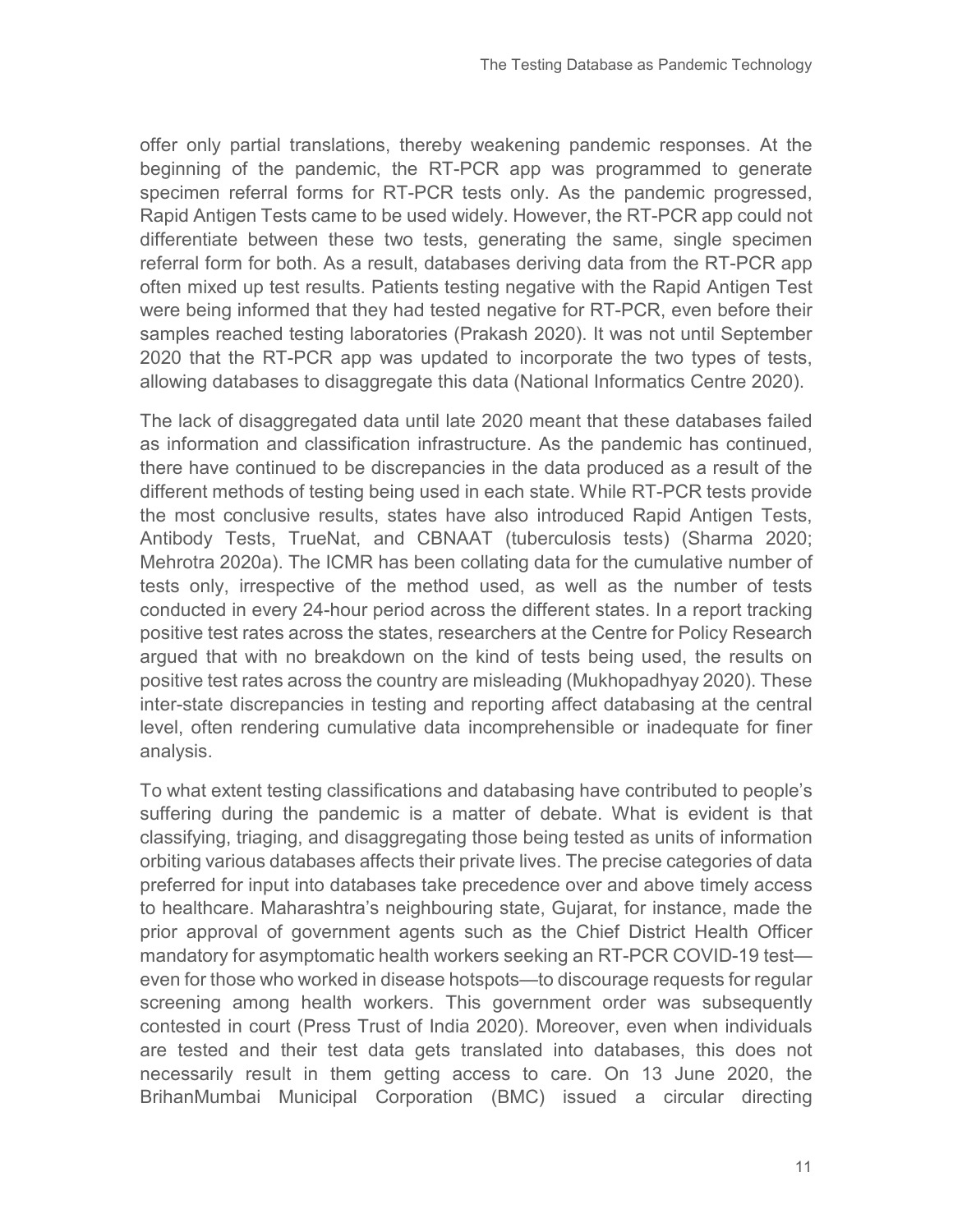laboratories to withhold test results from patients, even as it shared the results with the ICMR database (The Times of India 2020). This order was subsequently overturned by the Supreme Court of India. However, a few days later the Directorate of Health and Family Welfare of Karnataka, a state in the southern part of India, announced similar guidelines (Arora and Swaminathan 2020). These guidelines draw on the administrative dilemma that increasing numbers of patients with 'mild symptoms' may unnecessarily overburden the health infrastructure. Thus, local administrations withhold test results in a bid to triage patients and control their influx into overburdened hospitals, even as their data is fed into databases. Managing disease as merely bureaucratically classified abstract numbers incorporated into live databases negates the experiential, social, and biographical aspects of disease and death. Imagining the nation as a database reduces identities and biographies to data orbiting various archives.

Data discrepancy is also prevalent in COVID-19 death counts. In some states of India, such as West Bengal and Maharashtra, death audit committees were set up to verify whether deaths had occurred due to SARS-CoV-2 infection or to complications arising from individuals' pre-existing comorbidities (The Hindu 2020). Based on the verifications of these death audit committees, deceased patients were then assigned to various mortality lists. Deaths that could possibly be attributed to co-morbidities were not incorporated into daily estimates of COVID-19 deaths. The inevitable delay caused by the verification process—the death audit committees had to grapple with missing case details as well as errors in how deaths were categorised as per the International Classification of Diseases—meant that when numbers were finally released the death toll increased abruptly on a single day, pushing up case–fatality ratios and mortality percentages. In June 2020, for instance, the reconciliation of death data made the state of Maharashtra the locus of 50% of all COVID-19 deaths in the country (Thakur 2020). Consequently, the Maharashtra state health secretary introduced a new standard operating procedure, according to which his department would give weekly updates on the status of infected persons so that missing details could be resolved quickly (Jain and Debroy 2020).

Databases are 'situated translations', incorporating or abandoning individuals according to their capacity or eligibility to transform and interact as uniform data (Singh 2019). In the context of the COVID-19 pandemic, eligibility criteria for tests, death classifications, and data discrepancies interact with databases to create multiple complexities in pandemic management. Individuals thus experience 'torque<sup>'[2](#page-11-0)</sup> as they become ensnared in restrictive test criteria, administrative decisions, and immutable databases (Star and Bowker 1999). Moreover, the

<span id="page-11-0"></span><sup>2</sup> Described by Star and Bowker (1999, 190) as when 'the "time" of the body and of [its] multiple identities cannot be aligned with the "time" of the classification system'.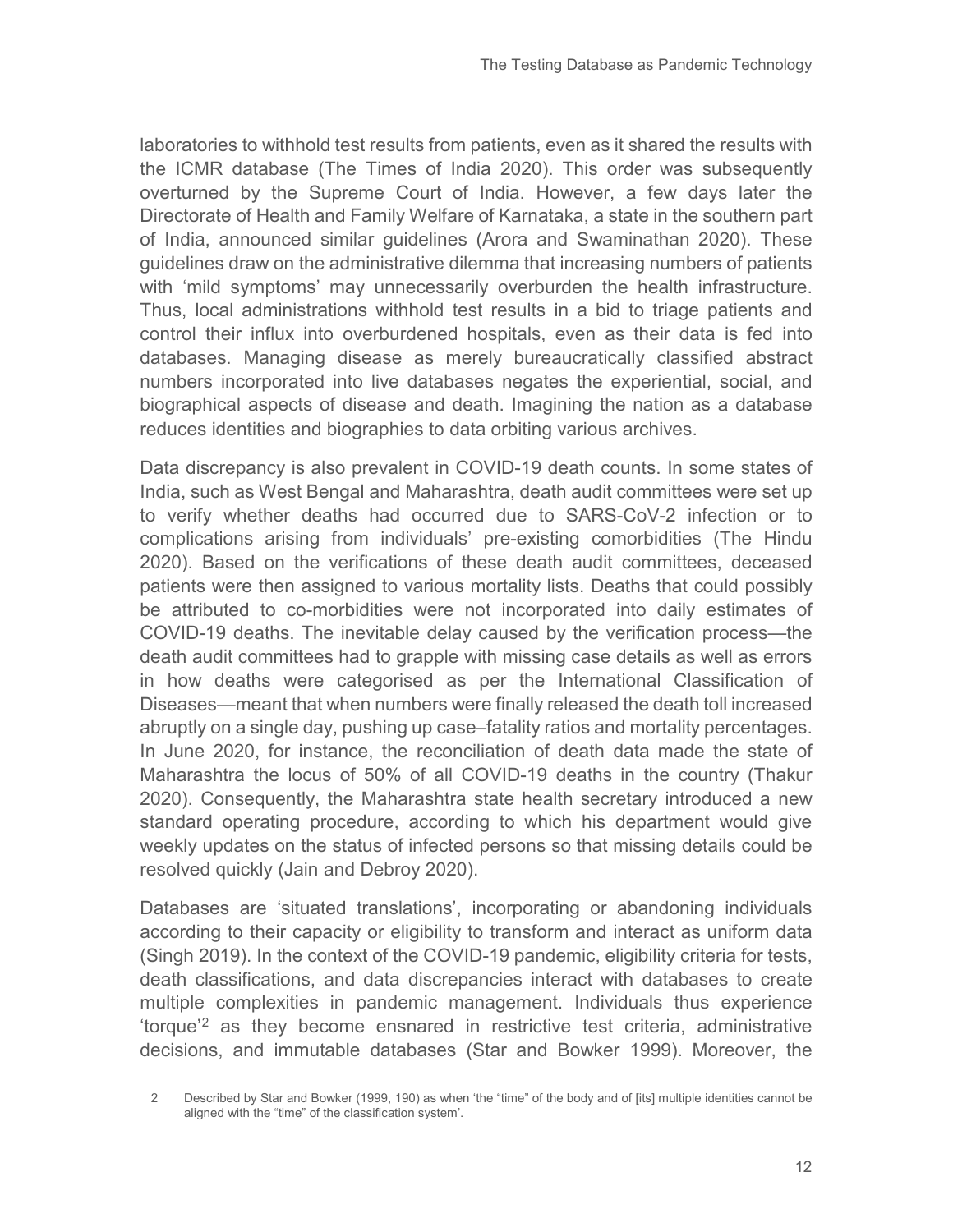databases themselves fail as an information and classification infrastructure. For a testing apparatus directly informing pandemic strategies, the data problems it has fostered have had a significant impact on how COVID-19 has been managed. As India grapples with a devastating second wave in 2021, the under-reporting of 'hidden infections' and deaths has been highlighted as a major cause of failed forecasting and the inadequate preparation of the health system (Mukherjee et al. 2021).

#### **Provincialised databasing: Mumbai and Delhi**

State-level differences in testing strategies, data duplication, and systems of governance influence database governmentality in a pandemic. Here, we focus specifically on the provincialised nature of databases in the context of local state governance and decentralised bureaucratic settings. The concept of provincialising is a compelling contribution of post-colonial theory. Dipesh Chakrabarty, in his paradigmatic work *Provincializing Europe,* argues that universalist or centralising ideas must be provincialised, as they become 'translated and configured' through concepts, categories, institutions, and practices that are situated in a particular place (Chakrabarty 2000, 114). In our exploration of database governmentality, we argue for the provincialisation of databases, away from centralised socio-technical networks and institutions, to focus on data problems and databasing as they are embedded in local governance.

Post-colonial India is a republic of states drawn from erstwhile provinces, princely states, and territories previously administered by British colonisers (Devulapalli, 2019). In the post-independence period, the current states were created on the basis of linguistic reorganisation (Graziosi 2017–18; Singh 2008). Since Indian independence in 1947, however, there have been demands for new state territories to be carved along ethnic, cultural, and developmental differences (Rai 2012). States in India have their own governments, often headed by rival political parties, causing friction between states and the union government. The spirit of federalism enshrined in the Indian constitution enables the separation of powers between states and central government. This political regionalisation allows each state government to deliberate and arbitrate on various state subjects, such as health and education (Tillin 2021). While a centralised database system is necessary, particularly during a pandemic, political considerations at the state level tangibly influence databasing and testing strategies.

By way of illustration, in this section we look at two cities: Delhi and Mumbai. Delhi is the capital of India, designated as a union territory; Mumbai, located in the state of Maharashtra, is the financial capital of the country. These two states have had the highest number of coronavirus cases in the country, while also having different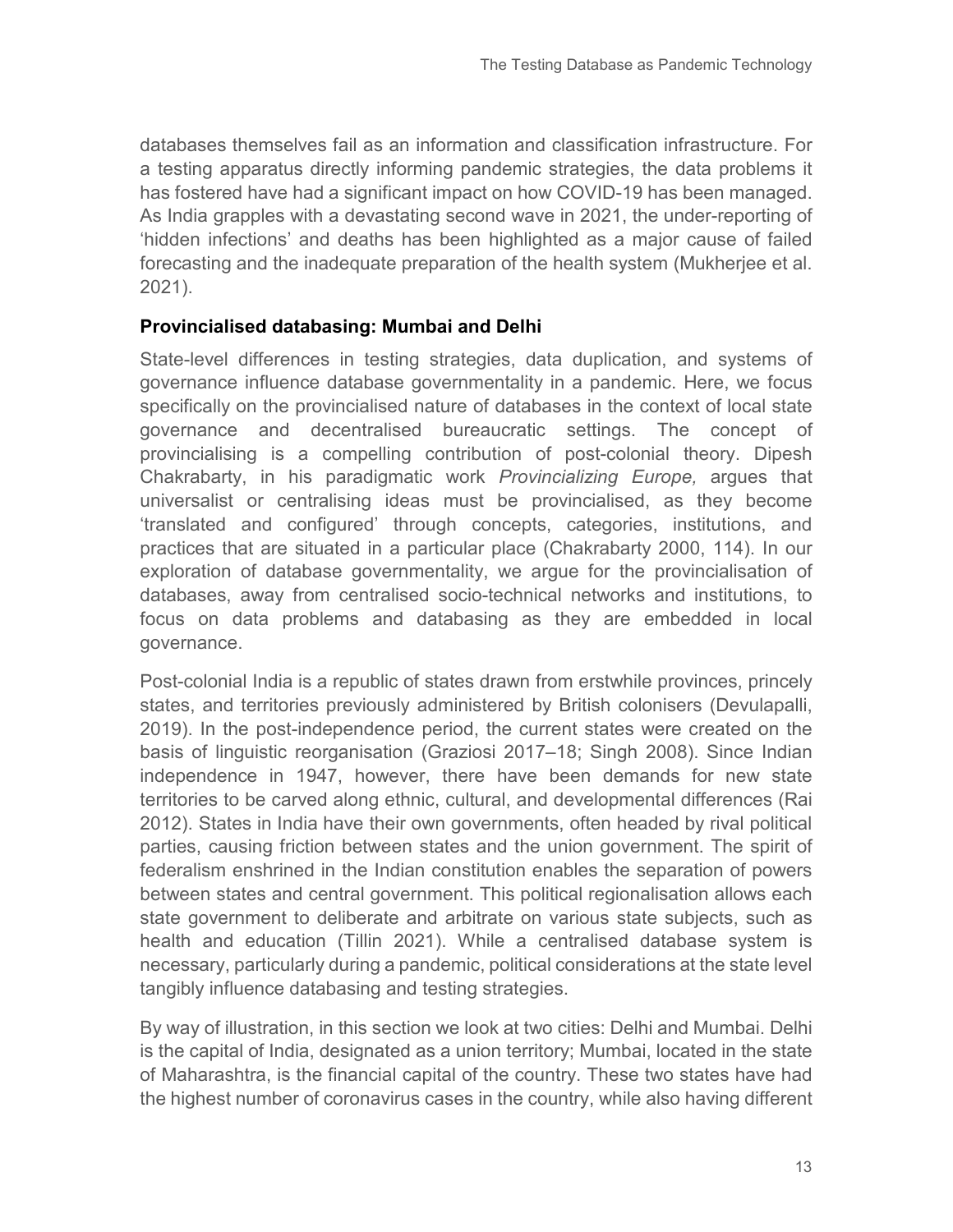rates of testing. To understand their specific COVID-19 data problems and the peculiarity of provincial health databases, it is important to set our observations on Delhi and Mumbai in the context of their existing governance and political histories.

Delhi transitioned from a union territory to a partial state under the 1991 Government of National Capital Territory of Delhi Act. At present, it is governed by multiple authorities: the Delhi state government; the Lieutenant Governor, who is a representative of the central government; municipal corporations; and development authorities. Health being a state subject, it also has a health minister. However, as mentioned above, in the pandemic situation health governance comes under the purview of both state and central authorities. This administrative set-up resulted in policy confusion in Delhi, with different state and central authorities deliberating on testing strategies. In June 2020, the Delhi government's health department issued a directive on COVID-19 testing strategy barring COVID-19 tests for all asymptomatic patients (Office of the Director General of Health Services 2020). Delhi's chief minister publicly stated that testing asymptomatic patients may cause the health system to collapse (Saxena 2020). However, Delhi's Lieutenant Governor overturned this decision and directed the Delhi government to test the asymptomatic contacts of COVID-19 positive patients, as per the Indian Council of Medical Research (ICMR) guidelines (Barman 2020).

Mumbai is part of Maharashtra, one of the largest states in the country. While the federal government of Maharashtra oversees public health across the state, the BrihanMumbai Municipal Corporation (BMC) is responsible for the civic and infrastructure needs of the city of Mumbai. All the executive decisions and policies of the BMC are handled by a municipal commissioner, who is an Indian Administrative Service (IAS) officer and senior civil servant appointed by the state. Maharashtra emerged as one of the states worst hit by the pandemic, with cases rising daily by over twenty thousand in September 2020. By 29 December it had tested about 1.3 crore (13 million) people, recording a positive test rate of nearly 16%. The state of Maharashtra has 207 testing laboratories, of which 94 are government labs and 113 are private (ICMR 2021). The government issued strict guidelines for private testing and introduced price caps—it initially fixed a price cap of 2,200 rupees (US\$30) for private testing but later reduced this to 980 rupees (US\$13) (Express Web Desk 2020). However, testing also became a matter of political contestation in the state, with the local political opposition accusing the state of not testing enough. Specifically, the opposition alleged that despite having a testing capacity of 38,000 samples per day, the state was conducting only 14,000 daily tests (Sarkar 2020). It was doing this, the opposition claimed, to avoid having to publicise the actual level of SARS-CoV-2 transmission in the state.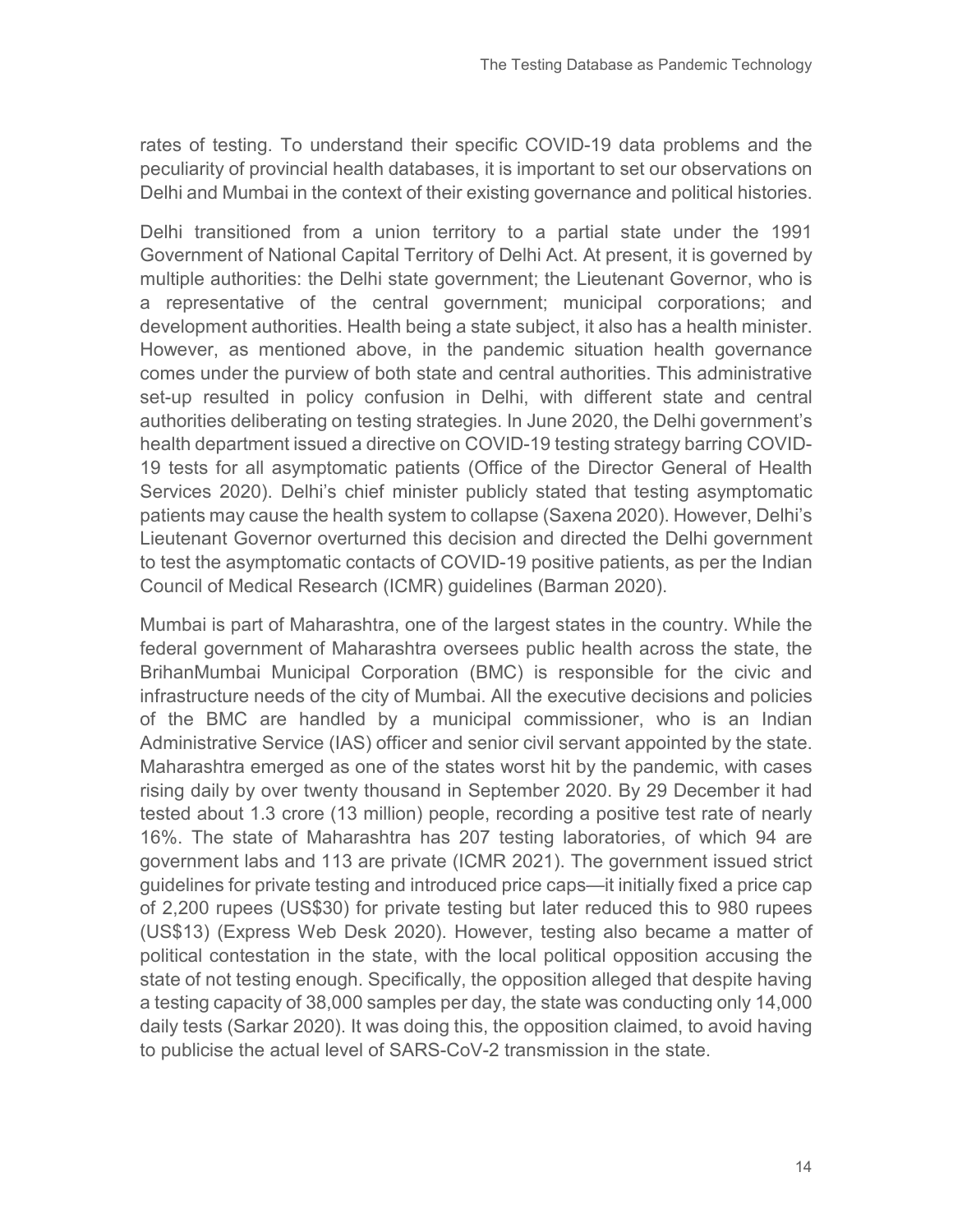On 13 March 2020, in response to the pandemic, the state government of Maharashtra invoked the Epidemic Diseases Act 1897 (Kulkarni 2020). Most measures under the Act were carried out as part of the government's health system preparedness and COVID-19 monitoring. During the pandemic, Maharashtra went on to impose section 144 of the India Penal Code, a law that mandates curfew, in several districts of the state (A. Deshpande 2020). The state also closed down offices, schools, and other establishments in cognisance of the lockdown imposed by the central government. It also roped in the private sector to help it deal with the public health emergency. This became apparent when its state government procured 80% of private hospitals beds and levied cost caps for COVID-19 treatment (Saxena 2020). This was even more significant because being a leading metropolitan city, the type of location populated by India's wealthier citizens, Mumbai has a large number of patients who use the private healthcare sector—that said, this reliance on the private sector is perhaps an indication of the failure of the government to provide a robust public health infrastructure (Asthana and Bisht 2020).

For its part, Delhi had one of the highest testing rates in the country, with over 0.4 million (four lacs) people tested per million (ten lacs). An urban area with a higher population density than that of most other states in India, it experienced the fastest growing cluster of outbreaks in the country in June 2020 (Gupta 2020). By the end of that month, it had overtaken Mumbai to become the city with the largest number of coronavirus cases, contributing nearly 4,000 cases per day to the national tally (Jha 2020). A second and a third wave of COVID-19 cases hit Delhi in September and November, respectively, when cases exceeded 8,000 per day. The city has 92 labs that test for coronavirus, 29 of which are government-run and 63 of which are private. Emulating the South Korean model, Delhi also offered drive-through testing facilities for suspected cases with mild or moderate symptoms (Live Mint 2020). By 29 December, it had tested nearly 8.5 million (85 lacs) patients.

Both Delhi and Mumbai have been grappling with difficulties in their databasing. As databases are created at multiple administrative levels, data problems emerge. City-level COVID-19 databases have been collecting, sharing, and collating realtime data across various labs. These labs have in turn had to report data to multiple authorities, even after the RT-PCR app supposedly introduced one-time data entry through the ICMR portal. In Delhi, a writ petition<sup>[3](#page-14-0)</sup> was subsequently filed as its private laboratories sought judicial recourse on problems to do with testing strategies, sample collection, the availability of test kits, testing locations, and the

<span id="page-14-0"></span><sup>3</sup> Writ petitions are a judicial mechanism intended to provide constitutional remedies and uphold the fundamental rights of Indian citizens. A writ petition filed by advocate Rakesh Malhotra has been pivotal in securing Delhi High Court directives issued to the Government of National Capital Territory of Delhi on matters of testing and the allocation of resources throughout the pandemic.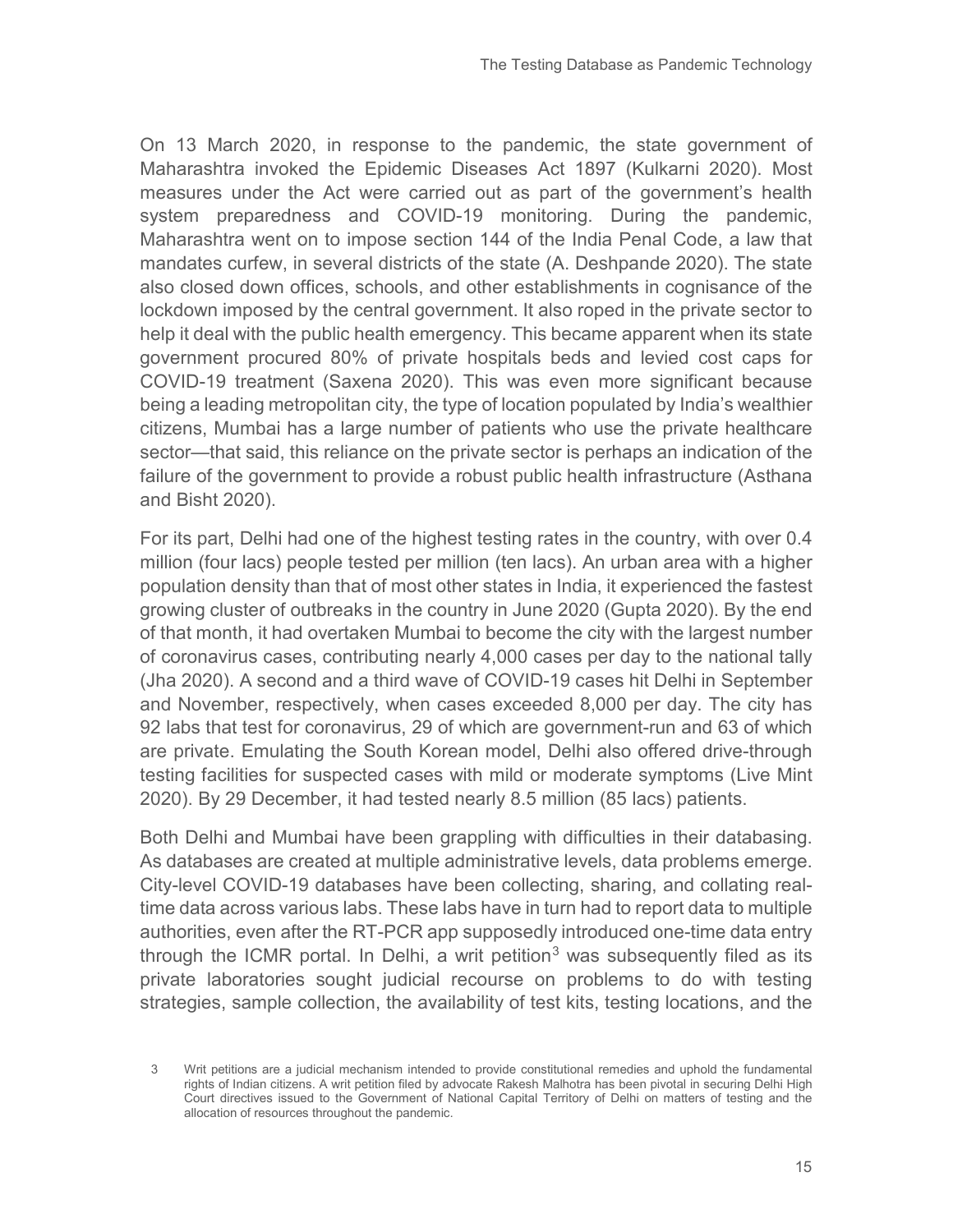black marketeering of COVID-19 resources. In one of its court orders, Delhi High Court noted that

One of the prominent issues that have been flagged by the private laboratories is that they are being made to undertake a cumbersome process of contemporaneously uploading patient registration forms on the RT-PCR App, the COVID App, the ICMR Portal and the Integrated Disease Surveillance Portal linked to the office of Chief Minister, Delhi Government. They have stated that all this requires engaging several Data Entry operators so that the information can be provided to multiple government agencies on a daily basis, thereby wasting valuable time and diverting their energies from the testing process (Rakesh Malhotra *v* Government of National Capital Territory of Delhi 2020). [4](#page-15-0)

The court order further suggested that the process of uploading and reporting testing data be simplified and a single point-of-entry for data be established.

Similar problems of data discrepancies and duplication were noted in Mumbai. The BMC had been reporting data on COVID-19 cases and deaths in the city. However, its data did not match the data aggregated by the state of Maharashtra. According to a Hindustan Times report of 28 April 2020, the state health department's figure for coronavirus cases in Mumbai was 5,776, while the BMC had recorded only 5,589 (S. Deshpande 2020). Such problems, it emerged, were a consequence of data being uploaded separately to federated databases and then being cumulatively collated. The BMC maintains a city-level database that is managed by the municipal health department. The private labs in Mumbai that test for COVID-19 cases report their results first to the ICMR, from which the BMC then collects this data, usually after a gap of a day or two. The Maharashtra state health department, however, was collecting the data from the BMC as well as the private lab testing data from the ICMR—hence, the mismatch between their two sets of figures.

Subsequent de-duplication exercises, both in the above instance—the BMC's problem of duplication was eventually resolved through reconciliation and deduplication exercises (S. Deshpande 2020)—and for India's pandemic databases generally, offer a unique vantage point for interrogating data problems that emerge from the use of multiple databases. Mumbai is the only city that has been releasing data at the level of administrative wards along with cumulative city-level data. For this purpose, the BMC set up a COVID-19 war room where it records COVID-19 data received from Mumbai's 24 wards (D. Singh 2020)—each ward disaggregates

<span id="page-15-0"></span><sup>4</sup> Rakesh Malhotra v Government of National Capital Territory of Delhi and ORS, filed by Rakesh Malhotra, W.P. (C), 3031/2020, High Court of Delhi, New Delhi. [http://delhihighcourt.nic.in/writereaddata/orderSan\\_Pdf/hko/2020/67833\\_2020.pdf.](http://delhihighcourt.nic.in/writereaddata/orderSan_Pdf/hko/2020/67833_2020.pdf)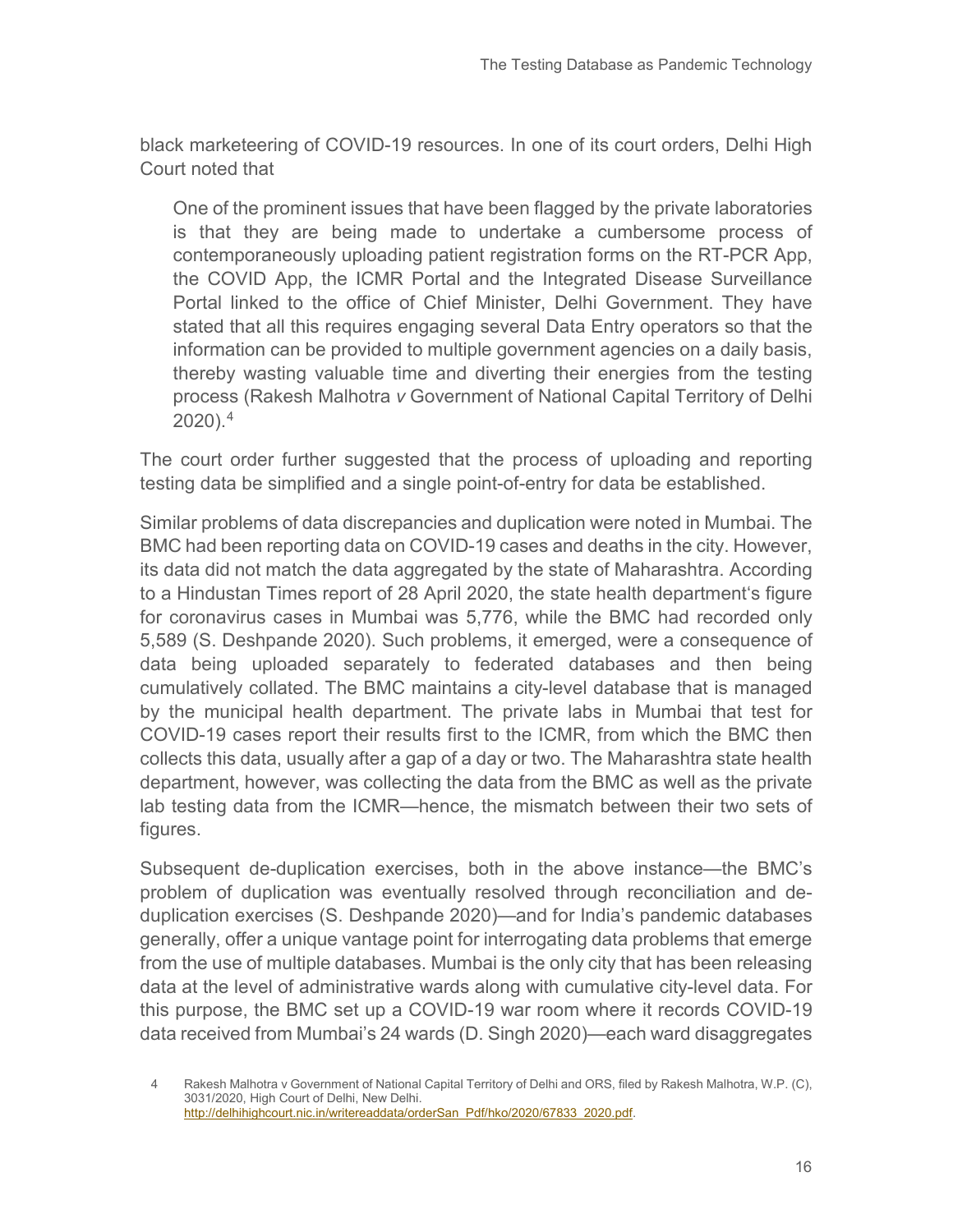data received through the ICMR system to provide daily figures on new COVID-19 cases, deaths, and recoveries. However, at one point during the pandemic the BMC temporarily stopped disclosing this data, sparking public debate and speculation in the media as to the reasons behind this (D. Singh 2020).

The BMC's explanation, which it issued through its Twitter account, cited cases of data 'duplication' and errors in ICMR data that made it difficult to report the official data with confidence.



1. Brihanmumbai Municipal Corporation, Twitter feed, April 30, 2020. [https://twitter.com/mybmc/status/1255944605062725632.](https://twitter.com/mybmc/status/1255944605062725632)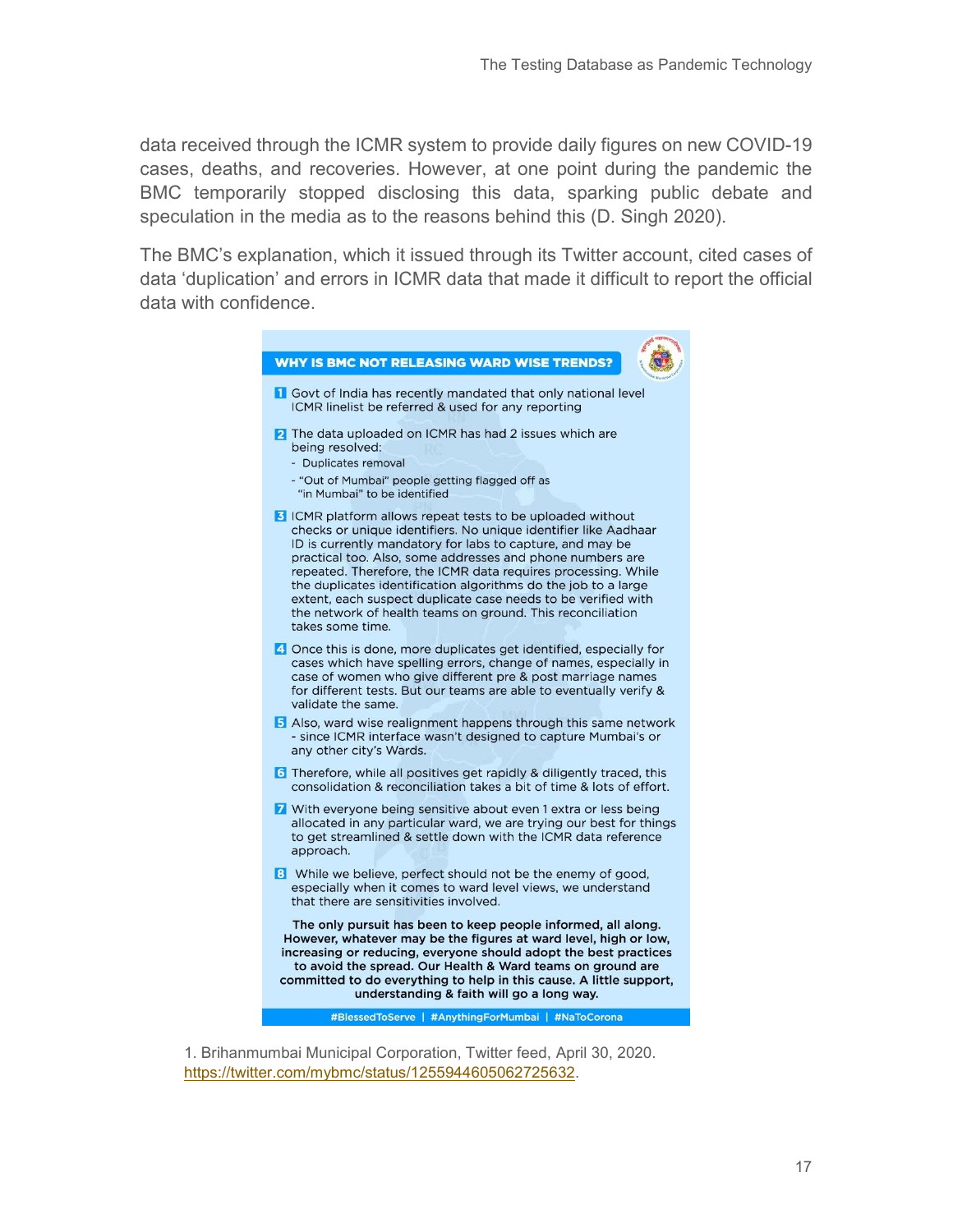The government of India had mandated that only ICMR data could be used for reporting. However, the ICMR data, the BMC declared, was full of duplications and errors, with re-tests being added to case tallies and multiple cases showing the same address and phone numbers or faulty biographical information. In relation to the latter, the BMC, explained, inadequate information was being recorded on the sample vials sent to the test labs. Surnames were often not provided or contained spelling errors, which meant that the correct information had to be sought from local administrative officers. Lab technicians reportedly faced further confusion and difficulty when it came to verifying whether incoming samples were first tests or follow-up cases. The need to verify this information in order to assign cases to the correct administrative wards resulted in further delays (Hindustan Times 2020).

To resolve these problems, the BMC declared that it was initiating a 'data reconciliation' process. It would be assisted in this work by on-the-ground health teams, in conjunction with the ICMR (BrihanMumbai Municipal Corporation 2020). Since then, to ensure 'internal consistency' of the data across state and national databases it has introduced tighter digital integration, streamlined data collection procedures, and initiated in-person verification of patients and their contacts. Capturing COVID testing data and its digital integration across multiple databases has thus been a tedious process.

The nature of provincialised databases, which tend to proliferate in federal government structures, and their need for precise data categories and data seeding across them, in themselves generate data problems. As an illustration of this, a further factor behind the BMC's lack of confidence in the official data was the latter's inclusion of 'out of Mumbai' cases—i.e., residents of Maharashtra who had tested positive in other states but were incorrectly classified by the ICMR as 'in Mumbai' cases. It is clearly in the interests of Mumbai, as well as other states and cities, to weed out such cases in order to bring down their individual case tallies. That is what the BMC had sought to do. However, assigning cases to their actual locations became problematic as people began moving across the country.

In May 2020, the large-scale, migrant workers' exodus that was taking place across the country gained impetus when state governments began operating *Shramik* trains (literally meaning 'labourer trains') to transport workers desperately trying to return to their home states. In the first 15 days, these trains carried around 0.8 million people (eight lacs) from COVID-19 containment zones to noncontainment zones. Domestic flights also started operating around the same time. Inter-state migrants had often tested positive in states other than their home states. However, such cases now became more prevalent as they moved across states to reach their homes. As a result, it became difficult to identify where they had contracted the disease. Around the same month, an 'unassigned' column began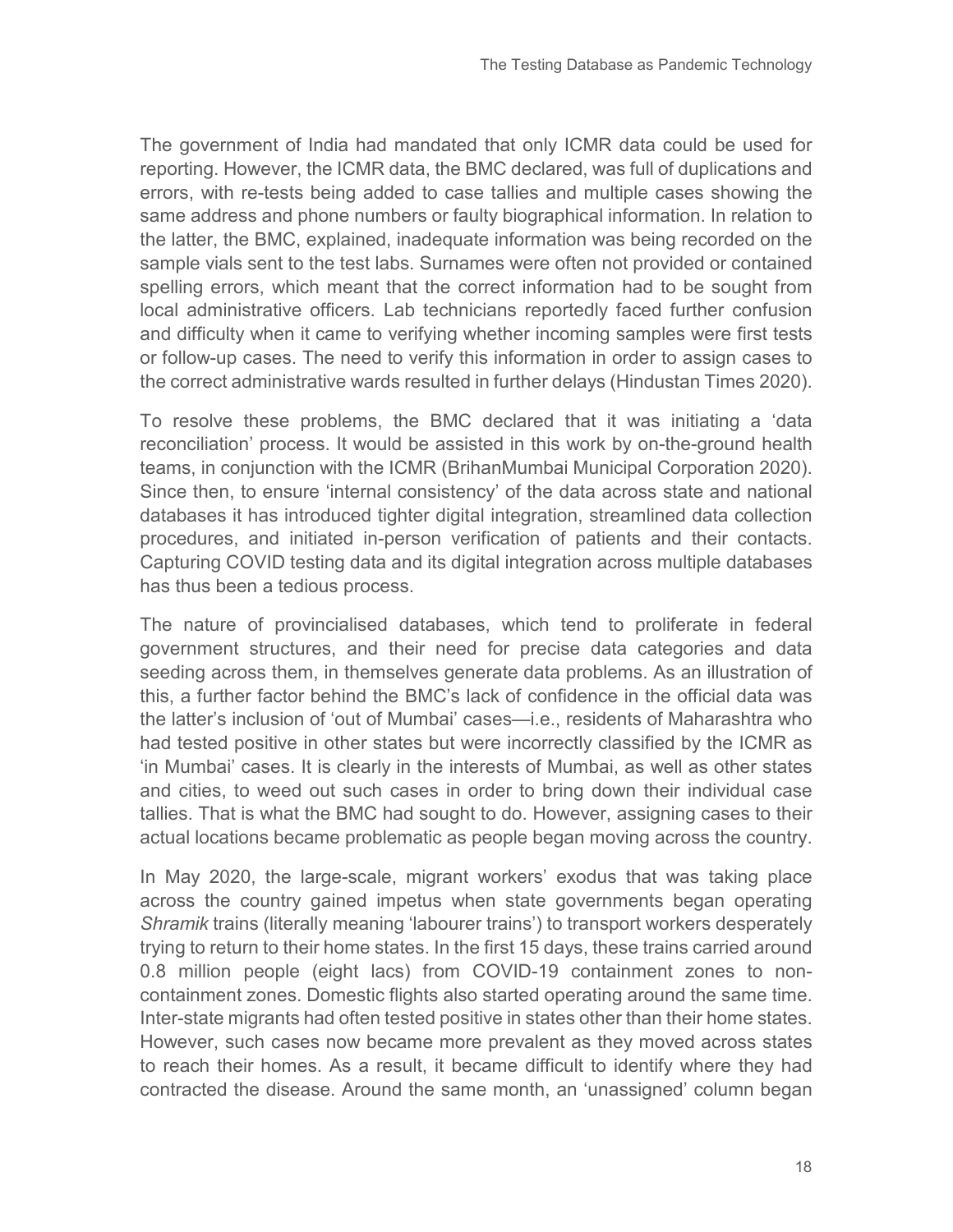to appear as a new category in government case-counts. The official explanation maintained that this column had been added to trace COVID-19 positive persons who had been travelling (Hindustan Times 2020). Among patients who were residents of one state but had been working in another, positive cases were now being allocated to the 'unassigned' column until they could be assigned to the location where they had contracted the disease. On top of this, states were placing COVID-19 cases into the 'unassigned' column when they were unable to assign them immediately to districts within the state. Not surprisingly, the number of 'unassigned' cases spiked. At one point the number of such cases jumped to almost 19 times higher, even as the ICMR tried to 'reassign' them (Mehrotra 2020b).

The rule of thumb seems to have been to automatically assign people to the state in which they provide their test samples. However, for people on the move, administrative officials of the integrated disease surveillance network and the ICMR must determine both where these individuals contracted COVID-19 and, for the purpose of quarantine and hospitalisation measures, their current location. This could be further complicated by the fact that testing requires individuals at the point of sample collection to provide a valid identification document, usually the Aadhaar ID, which contains their residential address. The process of verifying all this information could be time-consuming, in some instances impossible, and many cases remained 'unassigned' to any state. In official government figures the number of these 'unassigned' cases was often drastically reduced, with no indication as to whether they had been assigned to particular states or simply abandoned due to lack of information (Sinha 2020).

The challenges involved in integrating COVID-19 databases with existing Aadhaar identity databases are important for understanding the flawed logic of database governmentality. It is important to stress that the lack of integration between newer digital databases and older analogue ones results in biopolitical failures (Dandurand 2019). Aadhaar-linked identity databases for voters, pensioners, and welfare beneficiaries, as we have mentioned, have been undergoing routine deduplications and reconciliations since the onset of the biometric project in 2009. In the process of constantly updating databases, people lose their social identities and become abstract data over and over again. Many are unable to translate into de-duplicated data that can be seeded across multiple databases and are therefore abandoned as 'fake', 'duplicate', or 'ghost'. During the pandemic, multiple COVID-19 pandemic databases were synced with Aadhaar data. This led to the abandonment (as with individuals categorised as 'other') and the 'unassignment' (as with migrant workers across states) of COVID-19 cases, as these databases attempted to cull precise data categories from the complex lived realities of disease transmission.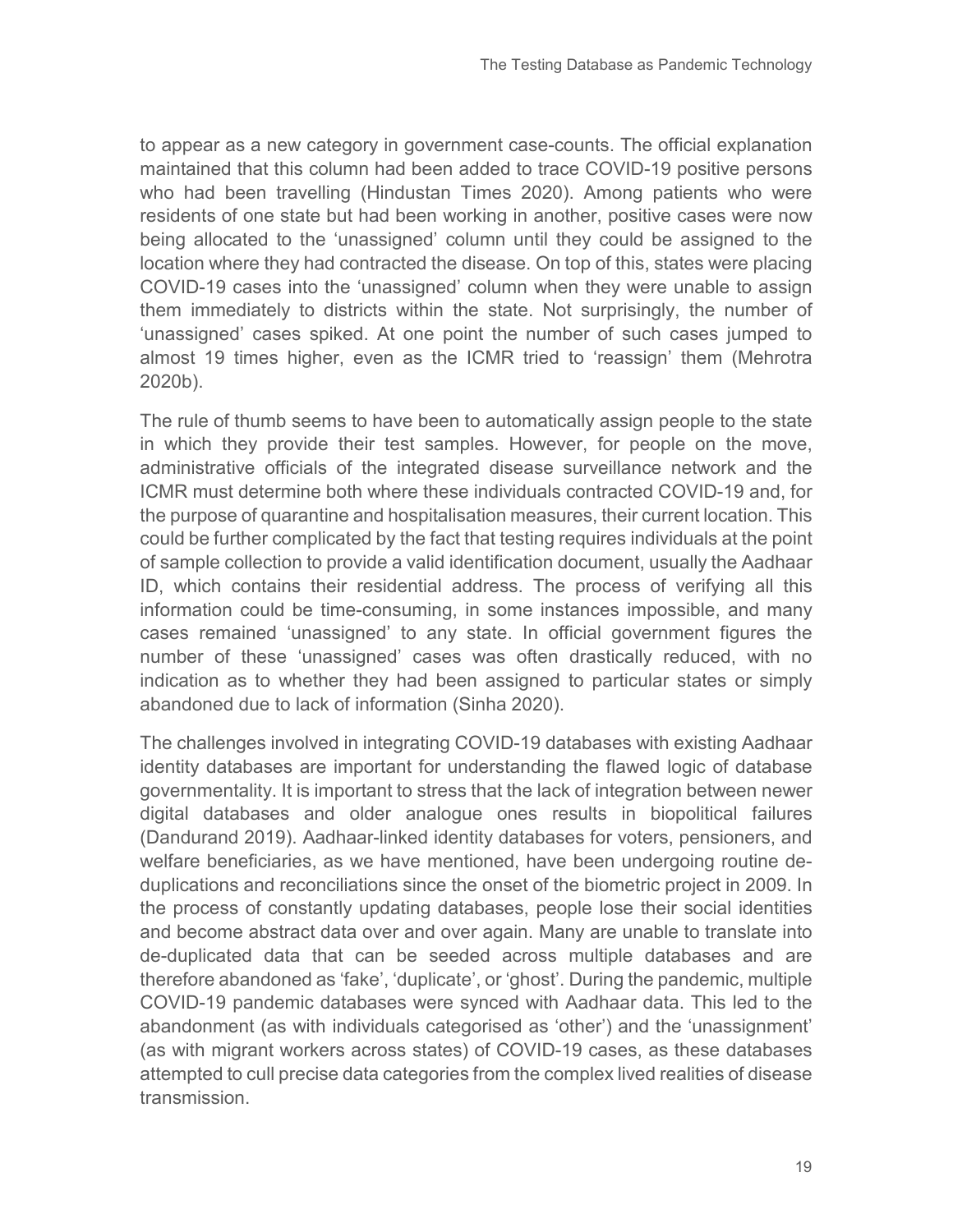Moreover, existing documents, such as the Central Government Health Scheme (CGHS) card, that are necessary for accessing treatment for other ailments, have been rendered inadequate for accessing COVID-19 testing services. Up until August 2020, vague government guidelines listed the information required of people seeking a COVID test, such as a functioning phone number and proof of address, without explicitly mentioning that Aadhaar details were also mandatory. This created confusion, causing those who were unaware of this new stipulation to make multiple visits to testing centres to get their RT-PCR test (Kharb 2020).

The specificities of local administrative structures, shifting guidelines, and patient classifications, as they are incorporated into databases, create complexities in accessing care during a pandemic. This is evident in data problems that arise when people are mapped across multiple databases maintained at state and central levels in India. First, COVID-19 databases remain provincialised, and attempts to integrate national-level or even state-level data have been inadequate and confusing. Second, as they attempt to digitally identify persons as per administrative criteria and precise technical procedures, databases encounter identities that are not so easily categorised. Databases confront the 'gap between the classificatory order of bureaucracy and the world that such an order refers to' (Gupta 2013, 437). As COVID-19 data throws up problems of 'unassignment', data inconsistency, and the abandonment of data, the situation calls for a granular analysis of post-colonial bureaucratic processes that feed into data problems. The unassignment and the duplication of data across COVID-19 databases, as with other databases in the country, are directly related to the incommensurability of bureaucratic written forms that presume the precise self-representation of names and of residence—'trace-marks' of citizenship—that are difficult to extract from the complex realities of illiteracy, caste-class inequality, stress mobilities, displacement, and deprivation. In such a context, patients' samples—as units of biological and biographical information crucial for generating testing data and informing contact-tracing mechanisms and containment strategies—create new forms of untraceability. In the context of the pandemic, data problems are a function of administrative complications, the provincialisation of databases, and the incommensurability of biographies of disease with databases. Pandemic databases, as we see, are insufficient technologies for handling the complex lived realities of disease.

Testing databases are thus ambivalent technologies inserted into complex social, political, and administrative landscapes to combat a pandemic. As databases engender data problems, multiple attempts are made to resolve such problems by tending to their capacities for translation. The response to data problems, however, denotes the anti-political imperative of database governmentality.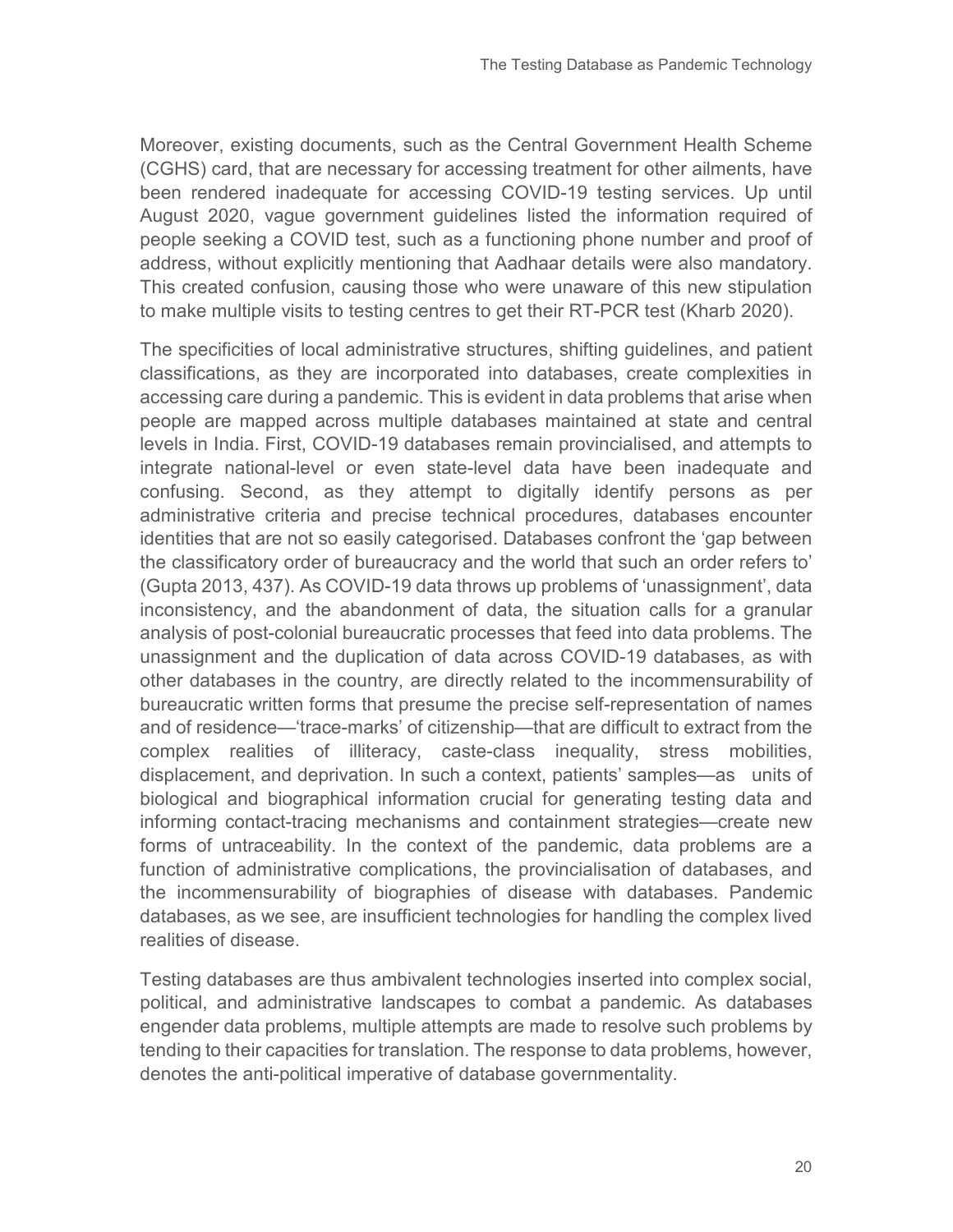Across databasing attempts, data problems are considered temporary technical problems instead of legal or even moral ones. Welfare denials and suffering due to Aadhaar database failures are depoliticised, as Aadhaar architects downplay them as insignificant technical errors and teething problems that can be resolved over time through upgrades and *ad hoc* re-engineering (Dreze et al. 2017). This indicates that databases and their affordances are thought to evolve and change over time. In this regard, Cohen (2019) notes, the governmentality of databases that require constant tending through upgrading and cyclical processes of deduplication and reconciliation, replaces the governmentality of welfare. The database(s) 'supplants' the population as the locus of governance, and the care of the population becomes less about the biopolitical conduct of the masses and more about the care of databases as 'living' things (Cohen 2019, 336).

Database governmentality, the timely care of databases, and tending to data problems are of significant import in the management of a pandemic. In the context of COVID-19, there have been several attempts to resolve data problems. For instance, some Indian states have set up death audit committees, there is a push for technological and administrative integration to manage and rationalise all data, and central government's health authorities are mired in a constant struggle to deduplicate and reconcile all the data across multiple databases. The RT-PCR app, with its linked database, has undergone multiple upgrades throughout the pandemic to account for changing testing strategies (National Informatics Centre 2020). However, in a rapidly changing scenario, databases collating testing data are unable to account for the temporalities and socio-economic complexities of COVID-19 transmission, are incommensurate with rapidly changing testing strategies, and thus produce poor pandemic data. These databases have largely misrepresented the scale of infection, affecting pandemic narratives, travel restrictions, and quarantine and containment strategies, while data problems have had a significant impact on pandemic control in India (Mukherjee et al. 2021).

Database thinking and digitised governance, despite their obvious failures, are important pandemic strategies. Cities such as Delhi have attempted to create even more databases in response to COVID-19. The provincialised nature of database governmentality fosters the proliferation of databases, even as centralised databases falter. For example, in addition to the testing results uploaded by different labs through multiple online portals, the number of available beds for COVID-19 patients in Delhi is also available as public information on the 'Delhi Corona' mobile app (Anand 2020). The numbers on this app, however, often do not match the actual number of vacant beds on the ground (A. Singh 2020). The official explanation for this has been that health system functionaries are overworked and that there is a lag in hospitals uploading relevant data—the notion of 'live' data streams takes no account of the labour entailed by data entry. Such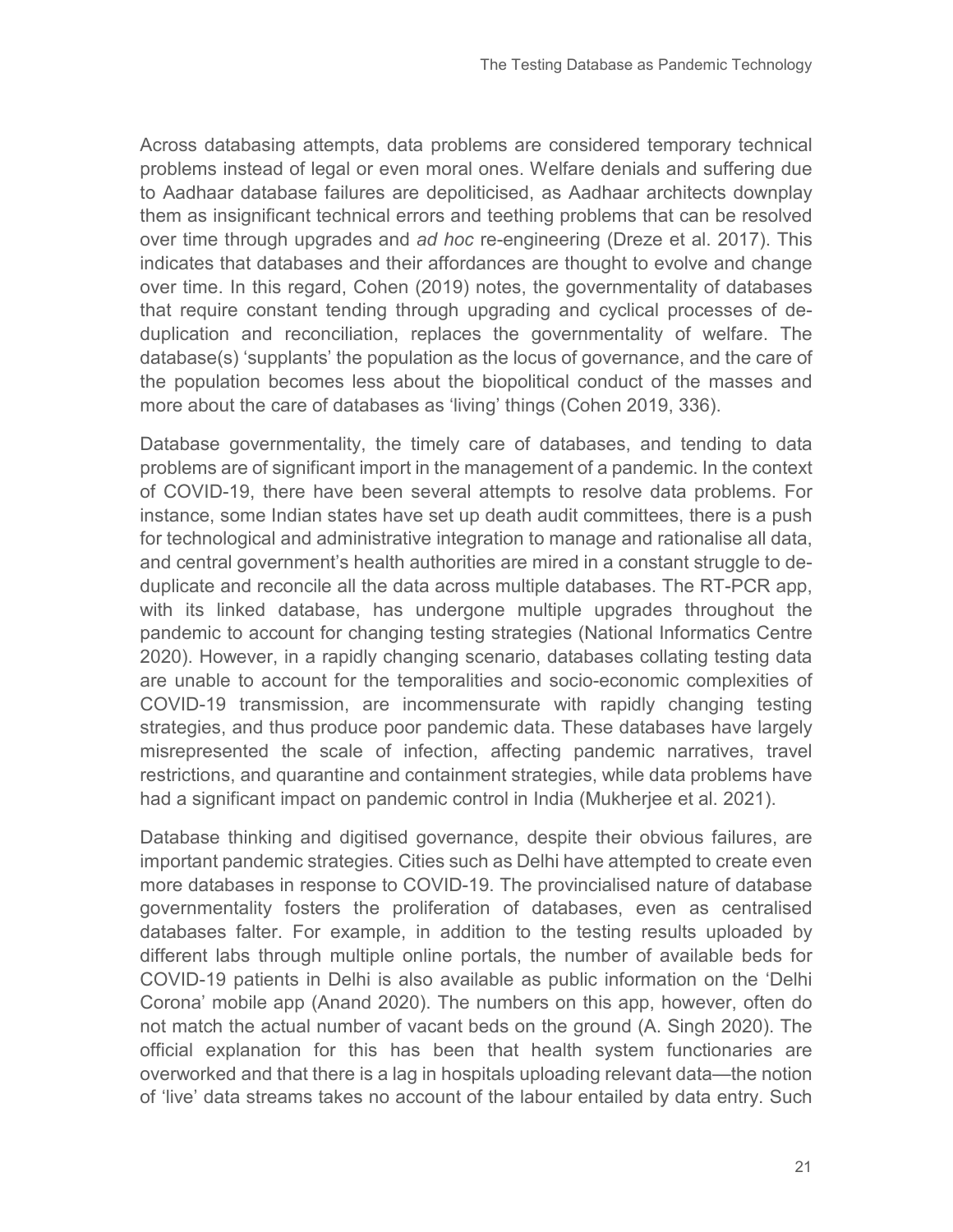discrepancies often cost lives. Patients end up being dragged across the city in the search for available beds, even as the app shows vacancies. Some of them end up dying before they can be admitted.

## **Conclusion**

In the 1970s, when India was the last potential hotspot for smallpox, an offensive strategy of ferreting out each incidence of smallpox case and administering strict containment strategies was instituted to rein in the epidemic. While administering vaccines in hotspot areas was the mainstay of smallpox eradication, it also entailed on-the-ground volunteer 'commando units' armed with 'imprests' [5](#page-21-0) and rumour registers, actively chasing smallpox cases and facilitating containment (Naraindas 2020). By 1975, India was free of smallpox. The response to the COVID-19 pandemic has involved the deployment of a host of sophisticated technologies to control the spread of infection too. However, testing technologies and databases, as they serve to compress complex realities into real-time data, are unable to keep up with it.

To respond to faulty databases with a better, cleaner, faster, statistical feed on death, disease, and suffering is, as Raji notes, to have missed the point (Raji 2020). The purpose of this article is not to argue for better databases, nor even to argue against them. Rather, it is to consider contemporary developments around processing populations into databases based on fixed criteria, and to critique the emergent imaginary of the nation-as-a-database. In this article, we show that databasing governmentality, and its infrastructural apparatus, has implications for the exclusions it fosters in the processes of translation and interaction involving people and multiple databases. The pandemic provides a unique vantage point for zooming in on a host of data problems that emerge as databases are unable to account for pandemic temporalities and the socio-economic complexities of disease transmission. Moreover, the provincialised nature of pandemic databases leads to recurring data problems. Multiple databases are generated and maintained, each maintaining only partial and belated alignment with pandemic realities, signifying a shift away from biopolitical conduct and towards database governmentality.

# Acknowledgements

We sincerely thank the anonymous reviewers and editors of *MAT* for their detailed comments and continued engagement with our paper. We would like to thank

<span id="page-21-0"></span><sup>5</sup> The term 'imprest' refers to petty cash or money that was made available to smallpox volunteers for personal use to facilitate containment measures in rural India (Naraindas 2020).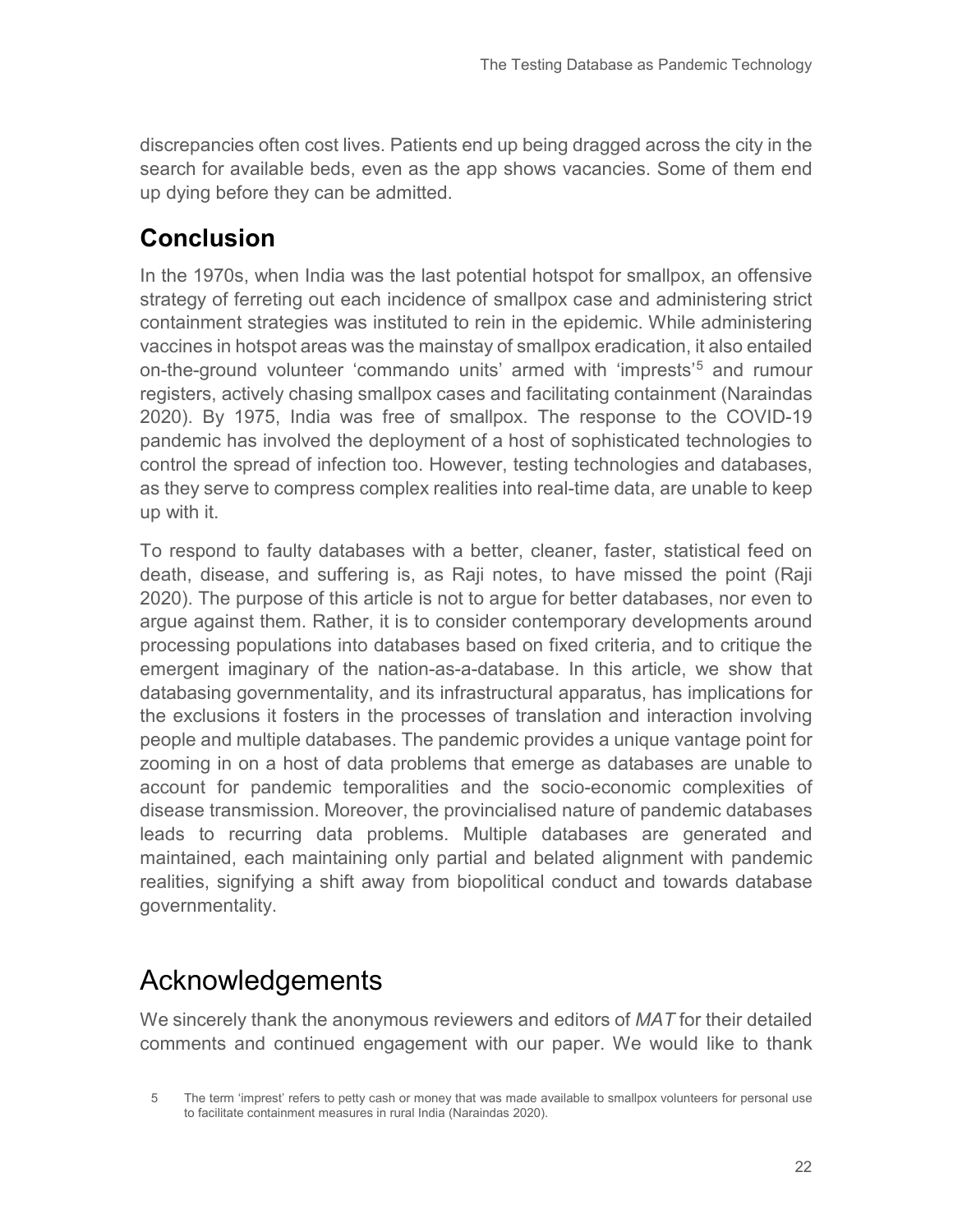Professor Dr Ursula Rao for her guidance in the formulation of our arguments. We would also like to thank graduate students at the Universität Leipzig and Max Planck Institute of Social Anthropology, Halle for their engaging conversations on key ideas around databasing and data problems.

## About the authors

*Sreya Dutta Chowdhury* is a PhD candidate affiliated to Universität Leipzig and the Max Planck Institute of Social Anthropology, Halle. Her PhD project focuses on health governance in India, particularly nationwide projects that fall under the ambit of universal health coverage initiatives and mediate new health and well-being and technological futures. She is currently tracking digital health initiatives for hospital management, insurance management, and disease surveillance in Tamil Nadu, India.

*Riona Basu* is a Junior Research Fellow at the Centre for the Study of Social Systems (CSSS), Jawaharlal Nehru University, New Delhi. She has been conducting research on wealthy elites inhabiting urban spaces in Kolkata, India, to understand how caste and community networks act as cultural determinants in residential segregation. In the context of the COVID-19 pandemic, she has been studying health outcomes for differentially located social identities across West Bengal, India.

## References

- Abraham, Itty. 2018. 'Prehistory of Aadhaar: Body, Law, and Technology as Postcolonial Assemblage'. *East Asian Science Technology and Society* 12 (4): 377–92. [https://doi.org/10.1215/18752160-7218326.](https://doi.org/10.1215/18752160-7218326)
- Anand, Jatin. 2020. 'Kejriwal Launches 'Delhi Corona' App for Real-Time Information on Availability of Hospital Beds'. *The Hindu*, June 2, 2020. [https://www.thehindu.com/news/cities/Delhi/kejriwal-launches-delhi-corona-app](https://www.thehindu.com/news/cities/Delhi/kejriwal-launches-delhi-corona-app-for-real-time-information-on-availability-of-hospital-beds/article31729239.ece)[for-real-time-information-on-availability-of-hospital-beds/article31729239.ece.](https://www.thehindu.com/news/cities/Delhi/kejriwal-launches-delhi-corona-app-for-real-time-information-on-availability-of-hospital-beds/article31729239.ece)
- Appadurai, Arjun. 1996. *Modernity at Large: Cultural Dimensions of Globalization*. Minneapolis, MN: University of Minnesota Press.
- Arora, Sumana, and Subramaniam Swaminathan. 2020. 'Wrong to Withhold COVID-19 Test Result'. *Deccan Herald*, July 1, 2020. [https://www.deccanherald.com/opinion/in-perspective/wrong-to-withhold-](https://www.deccanherald.com/opinion/in-perspective/wrong-to-withhold-covid-19-test-result-855642.html)[COVID-19-test-result-855642.html](https://www.deccanherald.com/opinion/in-perspective/wrong-to-withhold-covid-19-test-result-855642.html)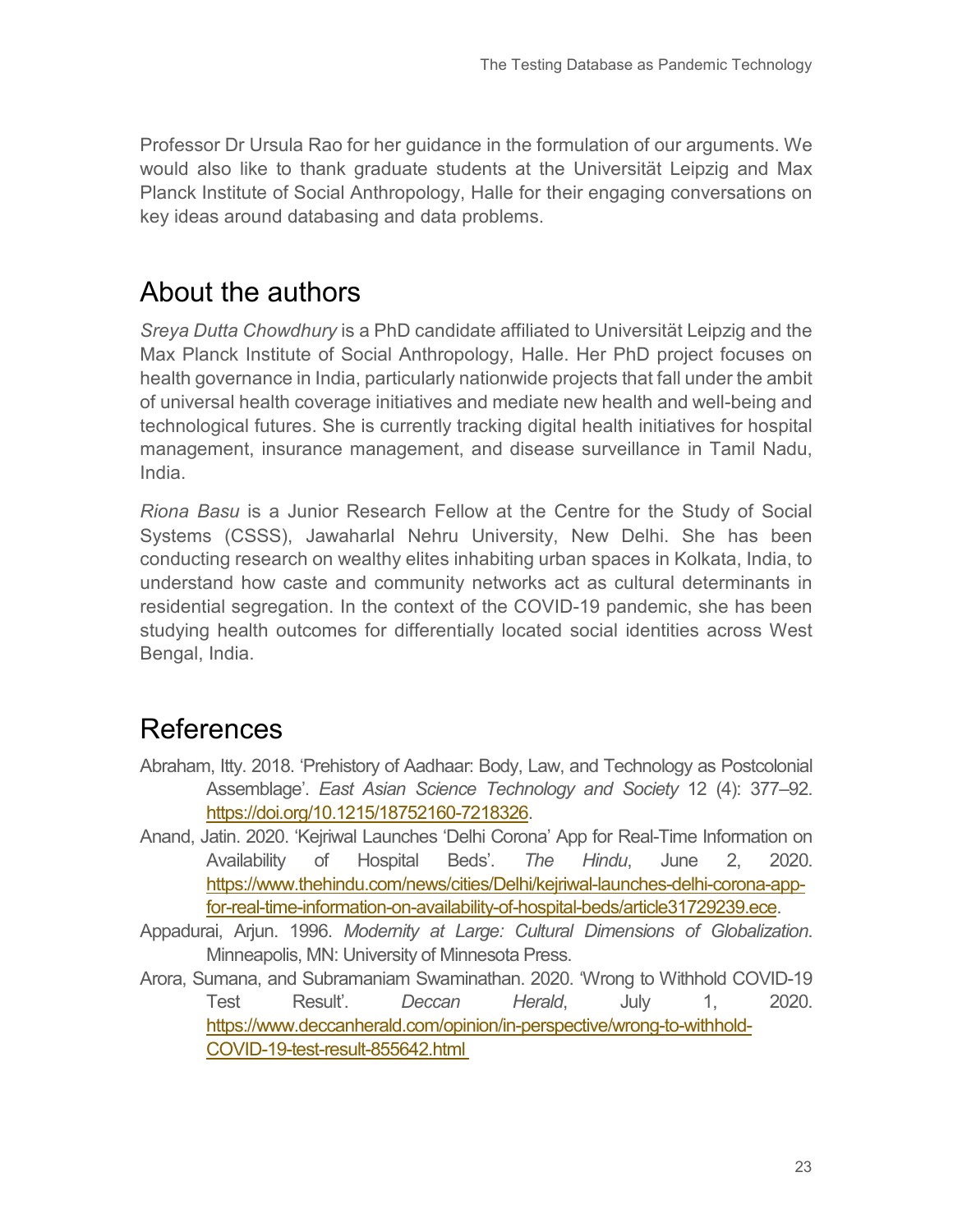- Asthana, Sumegha, and Ramila Bisht. 2020. 'Is Maharashtra Showing the Way for the State to Reclaim its Role in Healthcare?' *The Wire*, June 1, 2020. [https://thewire.in/government/maharashtra-public-health-systems-COVID-19.](https://thewire.in/government/maharashtra-public-health-systems-COVID-19)
- Bansal, Samarth, Aman Sethi, and Nikhila Henry. 2020. 'Test Kit Shortage: ICMR's Crucial Mistakes Wasted India's Lockdown'. *Huffington Post*, May 3, 2020. [https://www.huffpost.com/archive/in/entry/icmr-mistakes-waste-india-lockdown](https://www.huffpost.com/archive/in/entry/icmr-mistakes-waste-india-lockdown-covid-test-kit-shortage_in_5eae2dabc5b69a795518cd39)[covid-test-kit-shortage\\_in\\_5eae2dabc5b69a795518cd39.](https://www.huffpost.com/archive/in/entry/icmr-mistakes-waste-india-lockdown-covid-test-kit-shortage_in_5eae2dabc5b69a795518cd39)
- Barman, Sourav Roy. 2020. 'Don't Deviate from ICMR Testing Guidelines: LG to Delhi Govt'. *The Indian Express*, June 8, 2020. [https://indianexpress.com/article/cities/delhi/dont-deviate-from-icmr-testing](https://indianexpress.com/article/cities/delhi/dont-deviate-from-icmr-testing-guidelines-lg-to-delhi-govt-6449263/)[guidelines-lg-to-delhi-govt-6449263/.](https://indianexpress.com/article/cities/delhi/dont-deviate-from-icmr-testing-guidelines-lg-to-delhi-govt-6449263/)
- Bowker, Geoffrey C., and Susan Leigh Star. 1999. *Sorting things Out: Classification and its Consequences.* Cambridge, MA: MIT Press.
- BrihanMumbai Municipal Corporation (@mybmc). 2020. 'We Know that Many Look Forward to the Ward Wise Trends. We Too Miss Posting These'. Twitter, April 30, 2020, 4:00 p.m[. https://twitter.com/mybmc/status/1255944605062725632.](https://twitter.com/mybmc/status/1255944605062725632)
- Chakrabarty, Dipesh. 2000. *Provincializing Europe: Postcolonial Thought and Historical Difference.* Princeton, NJ: Princeton University Press.
- Clover, Joshua. 2020. 'The Rise and Fall of Biopolitics: A Response To Bruno Latour'. *In the Moment*, March 29, 2020. [https://critinq.wordpress.com/2020/03/29/the-rise](https://critinq.wordpress.com/2020/03/29/the-rise-and-fall-of-biopolitics-a-response-to-bruno-latour/)[and-fall-of-biopolitics-a-response-to-bruno-latour/.](https://critinq.wordpress.com/2020/03/29/the-rise-and-fall-of-biopolitics-a-response-to-bruno-latour/)
- Cohen, Lawrence. 2015. 'Duplicate, Leak, Deity'. *Limn*, July 6, 2015. [https://limn.it/articles/duplicate-leak-deity/.](https://limn.it/articles/duplicate-leak-deity/)
- Cohen, Lawrence. 2019. 'India as Database: Response to Reetika Khera'. *Contributions to Indian Sociology* 53 (2): 328–40. [https://doi.org/10.1177%2F0069966719838323.](https://doi.org/10.1177%2F0069966719838323)
- Cohn, Bernard. 1987. 'Census, Social structure and Objectification in South Asia'. In *An Anthropologist Among Historians and Other Essays*, edited by Bernard Cohn, 25– 49. Delhi, India: Oxford University Press.
- Dandurand, Guillaume. 2019. 'When Biopolitics Turn Digital: Transparency, Corruption, and Erasures from the Infrastructure of Rationing in Delhi'. *PoLAR: Political and Legal Anthropological Review* 42 (2): 268–82. [https://doi.org/10.1111/plar.12305.](https://doi.org/10.1111/plar.12305)
- Deshpande, Alok. 2020. 'Section 144 Imposed in All Cities of Maharashtra: Uddhav'. *The Hindu*, March 22, 2020. [https://www.thehindu.com/news/national/other](https://www.thehindu.com/news/national/other-states/section-144-imposed-in-all-cities-of-maharashtra-uddhav/article31134870.ece)[states/section-144-imposed-in-all-cities-of-maharashtra](https://www.thehindu.com/news/national/other-states/section-144-imposed-in-all-cities-of-maharashtra-uddhav/article31134870.ece)[uddhav/article31134870.ece.](https://www.thehindu.com/news/national/other-states/section-144-imposed-in-all-cities-of-maharashtra-uddhav/article31134870.ece)
- Deshpande, Shrinivas. 2020. 'Difference in COVID-19 Case Count: Maharashtra Government and BMC Blame System'. *Hindustan Times*, April 28, 2020. [https://www.hindustantimes.com/mumbai-news/difference-in-COVID-19-case](https://www.hindustantimes.com/mumbai-news/difference-in-COVID-19-case-count-maharashtra-government-and-bmc-blame-system/story-FrYpqpmCSue7D4gJc0xpvJ.html)[count-maharashtra-government-and-bmc-blame-system/story-](https://www.hindustantimes.com/mumbai-news/difference-in-COVID-19-case-count-maharashtra-government-and-bmc-blame-system/story-FrYpqpmCSue7D4gJc0xpvJ.html)[FrYpqpmCSue7D4gJc0xpvJ.html.](https://www.hindustantimes.com/mumbai-news/difference-in-COVID-19-case-count-maharashtra-government-and-bmc-blame-system/story-FrYpqpmCSue7D4gJc0xpvJ.html)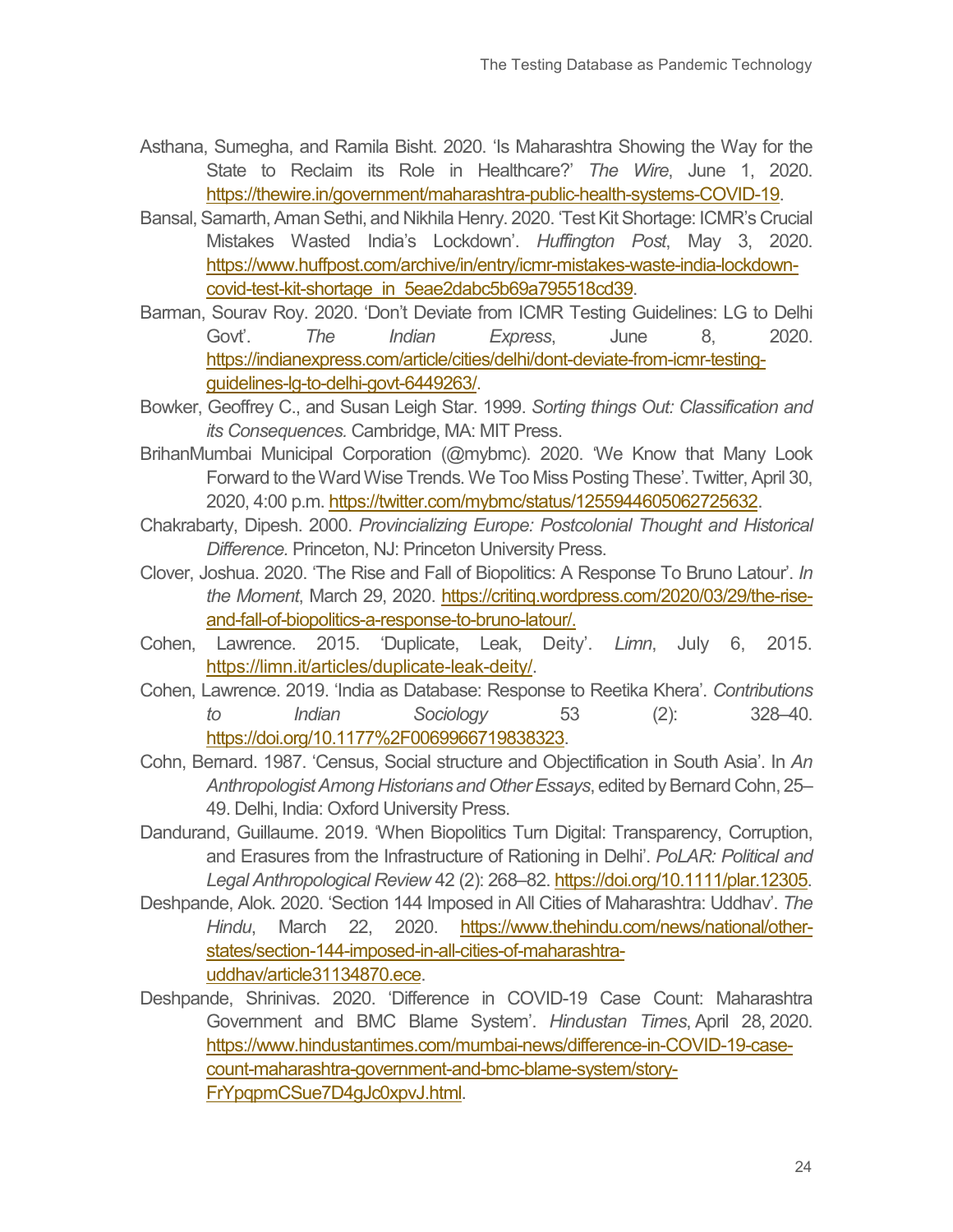- Devulapalli, Sriharsha. 2019. 'How India's Map Has Evolved Since 1947'. *Live Mint*, August 14, 2019. [https://www.livemint.com/news/india/how-india-s-map-has-evolved](https://www.livemint.com/news/india/how-india-s-map-has-evolved-since-1947-1565803882094.html)[since-1947-1565803882094.html.](https://www.livemint.com/news/india/how-india-s-map-has-evolved-since-1947-1565803882094.html)
- Dreze, Jean, Nazar Khalid, Reetika Khera, and Anmol Somanchi. 2017. Aadhaar and Food Security in Jharkhand'. *Economic and Political Weekly* 52 (50) : 50–60.
- Express Web Desk. 2020. 'How Much Do Tests for COVID-19 Cost in India? A State-Wise Break-Up'. *The Indian Express,* October 27, 2020. [https://indianexpress.com/article/india/COVID-19-test-prices-rates-india-](https://indianexpress.com/article/india/COVID-19-test-prices-rates-india-6896237/)[6896237/.](https://indianexpress.com/article/india/COVID-19-test-prices-rates-india-6896237/)
- Foucault, Michel. 1978. *Security, Territory, Population: Lectures at the Collège de France, 1977–1978*. New York, NY: Picador/Palgrave Macmillan.
- Government of India Planning Commission. 2009. The Gazette of India Notification No. A.03011/02/2009-Ad by Secretary to the Government of India, New Delhi, January 28, 2009. [https://uidai.gov.in/images/notification\\_28\\_jan\\_2009.pdf.](https://uidai.gov.in/images/notification_28_jan_2009.pdf)
- Graziosi, Andrea. 2017–2018. 'India and the Soviet Model: The Linguistic State Reorganization and the Problem of Hindi'. *Harvard Ukrainian Studies* 35 (1–4): 443–71[. https://www.jstor.org/stable/44983553.](https://www.jstor.org/stable/44983553)
- Gupta, Akhil. 2013. 'Messy Bureaucracies'. *Journal of Ethnographic Theory* 3 (3): 435–40. [https://doi.org/10.14318/hau3.3.029.](https://doi.org/10.14318/hau3.3.029)
- Gupta, Mohak. 2020. 'India COVID-19: How Many Tests are Enough Tests*?' The Wire Science*, June 23, 2020. [https://science.thewire.in/health/india-COVID-19-test](https://science.thewire.in/health/india-COVID-19-test-positivity-rate-states/)[positivity-rate-states/.](https://science.thewire.in/health/india-COVID-19-test-positivity-rate-states/)
- Hacking, Ian. 1982. 'Biopower and the Avalanche of Printed Numbers'. *Humanities in Society* 5: 279–95.
- The Hindu. 2020. 'Audit Panel Confirmed 18 COVID-19 Deaths'. *The Hindu*, April 24, 2020. [https://www.thehindu.com/news/national/other-states/audit-panel-confirmed-18-](https://www.thehindu.com/news/national/other-states/audit-panel-confirmed-18-COVID-19-deaths-says-west-bengal/article31428101.ece) [COVID-19-deaths-says-west-bengal/article31428101.ece.](https://www.thehindu.com/news/national/other-states/audit-panel-confirmed-18-COVID-19-deaths-says-west-bengal/article31428101.ece)
- Hindustan Times. 2020. '"Unassigned" COVID-19 Cases Increase as Interstate Migration Picks Up'. *Hindustan Times*, May 29, 2020. [https://www.hindustantimes.com/india-news/unassigned-cases-increase-as](https://www.hindustantimes.com/india-news/unassigned-cases-increase-as-interstate-migration-picks-up/story-thzCTEA7Ub39VE8pmRyrFO.html)[interstate-migration-picks-up/story-thzCTEA7Ub39VE8pmRyrFO.html.](https://www.hindustantimes.com/india-news/unassigned-cases-increase-as-interstate-migration-picks-up/story-thzCTEA7Ub39VE8pmRyrFO.html)
- Jain, Bhavika, and Sumitra Debroy. 2020. 'Maharashtra Left Red Faced After Adding 1328 'Missing' Deaths, 862 From Mumbai Alone'. *The Times of India*, June 17, 2020. [https://timesofindia.indiatimes.com/city/mumbai/maharashtra-left-red-faced-after](https://timesofindia.indiatimes.com/city/mumbai/maharashtra-left-red-faced-after-adding-1328-missing-deaths-862-from-mumbai%20alone/articleshow/76415708.cms)[adding-1328-missing-deaths-862-from-mumbai](https://timesofindia.indiatimes.com/city/mumbai/maharashtra-left-red-faced-after-adding-1328-missing-deaths-862-from-mumbai%20alone/articleshow/76415708.cms)  [alone/articleshow/76415708.cms.](https://timesofindia.indiatimes.com/city/mumbai/maharashtra-left-red-faced-after-adding-1328-missing-deaths-862-from-mumbai%20alone/articleshow/76415708.cms)
- Jha, Durgesh Nandan. 2020. 'Delhi Overtakes Mumbai in a Race No One Wants to Win'. *The Times of India*, June 25, 2020. [https://timesofindia.indiatimes.com/city/delhi/delhi-overtakes-mumbai-in-a-race](https://timesofindia.indiatimes.com/city/delhi/delhi-overtakes-mumbai-in-a-race-no-one-wants-to-win/articleshow/76596190.cms)[no-one-wants-to-win/articleshow/76596190.cms.](https://timesofindia.indiatimes.com/city/delhi/delhi-overtakes-mumbai-in-a-race-no-one-wants-to-win/articleshow/76596190.cms)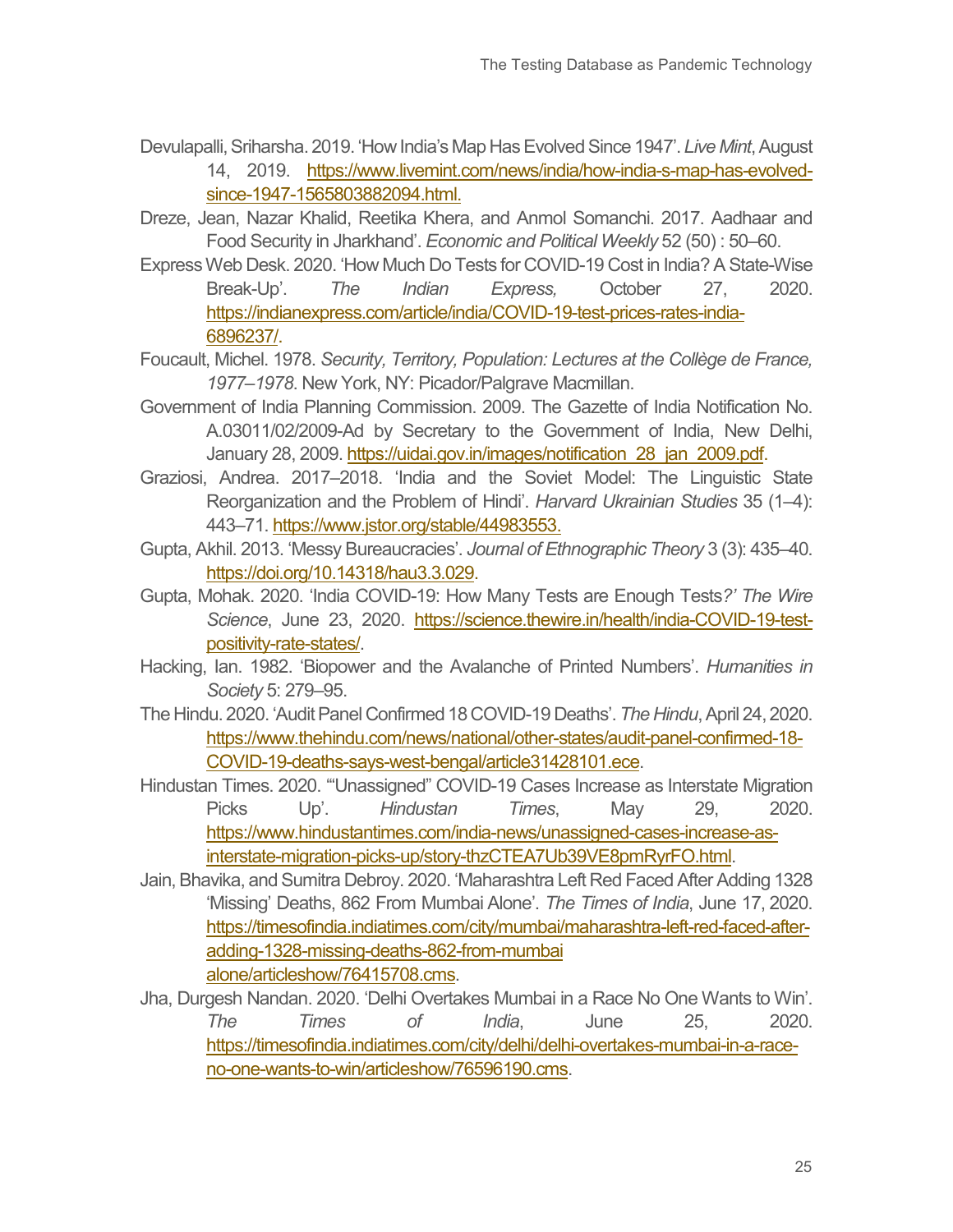- Jha, Abhishek, and Jamie Mullick. 2020. 'How the World's Strictest Lockdown Affected India'. *Hindustan Times*, June 23, 2020. [https://www.hindustantimes.com/india](https://www.hindustantimes.com/india-news/how-the-world-s-strictest-lockdown-affected-india/story-hi96OxJcyZe53JHb5f6gwN.html)[news/how-the-world-s-strictest-lockdown-affected-india/story](https://www.hindustantimes.com/india-news/how-the-world-s-strictest-lockdown-affected-india/story-hi96OxJcyZe53JHb5f6gwN.html)[hi96OxJcyZe53JHb5f6gwN.html.](https://www.hindustantimes.com/india-news/how-the-world-s-strictest-lockdown-affected-india/story-hi96OxJcyZe53JHb5f6gwN.html)
- Kaul, Rhythma. 2020. 'Health Ministry Launches App for Testing Labs to Avoid Duplication of Data'. *Hindustan Times*, April 29, 2020. [https://www.hindustantimes.com/india](https://www.hindustantimes.com/india-news/health-ministry-launches-app-for-testing-labs-to-avoid-duplication-of-sampling-data/story-HjPqRFdOk7f98xJziQ5qXO.html)[news/health-ministry-launches-app-for-testing-labs-to-avoid-duplication-of](https://www.hindustantimes.com/india-news/health-ministry-launches-app-for-testing-labs-to-avoid-duplication-of-sampling-data/story-HjPqRFdOk7f98xJziQ5qXO.html)[sampling-data/story-HjPqRFdOk7f98xJziQ5qXO.html.](https://www.hindustantimes.com/india-news/health-ministry-launches-app-for-testing-labs-to-avoid-duplication-of-sampling-data/story-HjPqRFdOk7f98xJziQ5qXO.html)
- Kharb, Sudhir Kumar. 2020. 'Due to Ambiguity Over Valid ID Proof, I was Denied COVID-19 Test'. *The Quint*, August 26, 2020. [https://www.thequint.com/my](https://www.thequint.com/my-report/denied-COVID-19-test-due-to-aadhaar-id-proof#read-more)[report/denied-COVID-19-test-due-to-aadhaar-id-proof#read-more.](https://www.thequint.com/my-report/denied-COVID-19-test-due-to-aadhaar-id-proof#read-more)
- Khera, Reetika. 2017. 'Impact of Aadhaar in Welfare Programmes'. *Social Science Research Network.* September 29, 2017. [https://dx.doi.org/10.2139/ssrn.3045235.](https://dx.doi.org/10.2139/ssrn.3045235)
- Kodali, Srinivas. 2019. 'Digital India on Steroids: How Aadhaar Infra Enables the NPR and NRC'. *The Wire*, December 24, 2019. [https://thewire.in/tech/aadhaar-infra-npr](https://thewire.in/tech/aadhaar-infra-npr-nrc)[nrc.](https://thewire.in/tech/aadhaar-infra-npr-nrc)
- Koshy, Jacob. 2020. 'Coronavirus Confusion over Mismatch in Health Ministry, ICMR Figures'. *Live Mint,* April 19, 2020. [https://www.livemint.com/news/india/how](https://www.livemint.com/news/india/how-india-ramped-up-its-COVID-19-testing-facilities-11596369949209.html)[india-ramped-up-its-COVID-19-testing-facilities-11596369949209.html.](https://www.livemint.com/news/india/how-india-ramped-up-its-COVID-19-testing-facilities-11596369949209.html)
- Kulkarni, Sushant. 2020. 'Epidemic Diseases Act, 1897: British Era Law Invoked to Deal with Outbreak has Long History in Pune, Maharashtra'. *The Indian Express,*  March 15, 2020. [https://indianexpress.com/article/cities/pune/coronavirus-case](https://indianexpress.com/article/cities/pune/coronavirus-case-pune-positive-case-epidemic-diseases-act-COVID-19-death-case-6315827/)[pune-positive-case-epidemic-diseases-act-COVID-19-death-case-6315827/.](https://indianexpress.com/article/cities/pune/coronavirus-case-pune-positive-case-epidemic-diseases-act-COVID-19-death-case-6315827/)
- Lampland, Martha, and Susan Leigh Star. 2009. *Standards and Their Stories: How Quantifying, Classifying, and Formalizing Practices Shape Everyday Life*. Ithaca. NY: Cornell University Press.
- Live Mint. 2020. 'Delhi COVID Lab Now Offers Drive-Through Testing in 20 Minutes'. June 26, 2020. [https://www.livemint.com/news/india/delhi-covid-lab-now-offers-drive](https://www.livemint.com/news/india/delhi-covid-lab-now-offers-drive-through-testing-in-20-minutes-11593148771543.html)[through-testing-in-20-minutes-11593148771543.html.](https://www.livemint.com/news/india/delhi-covid-lab-now-offers-drive-through-testing-in-20-minutes-11593148771543.html)
- Malhotra, Rishabh, and Anmol Somanchi. 2018. 'In Jharkhand's Kunti, Mandatory Aadhaar for Pension has Excluded the Most Vulnerable'. *The Wire,* October 6, 2018. [https://thewire.in/rights/aadhaar-pension-seeding-supreme-court.](https://thewire.in/rights/aadhaar-pension-seeding-supreme-court)
- Mehrotra, Karishma. 2020a. 'Explained: A Look at India's Evolving Strategy on Testing for COVID-19'. *The Indian Express*, June 25, 2020. [https://indianexpress.com/article/explained/coronavirus-testing-icmr-updated](https://indianexpress.com/article/explained/coronavirus-testing-icmr-updated-strategy-COVID-%2019-drugs-6474855/)strategy-COVID- [19-drugs-6474855/.](https://indianexpress.com/article/explained/coronavirus-testing-icmr-updated-strategy-COVID-%2019-drugs-6474855/)
- Mehrotra, Karishma. 2020b. '"Unassigned"' Coronavirus Cases Near 3000, Rise as Curb on Movement Lifted'. *The Indian Express*, May 27, 2020. [https://indianexpress.com/article/explained/how-india-tests-for-covid-19-](https://indianexpress.com/article/explained/how-india-tests-for-covid-19-6459048/) [6459048/.](https://indianexpress.com/article/explained/how-india-tests-for-covid-19-6459048/)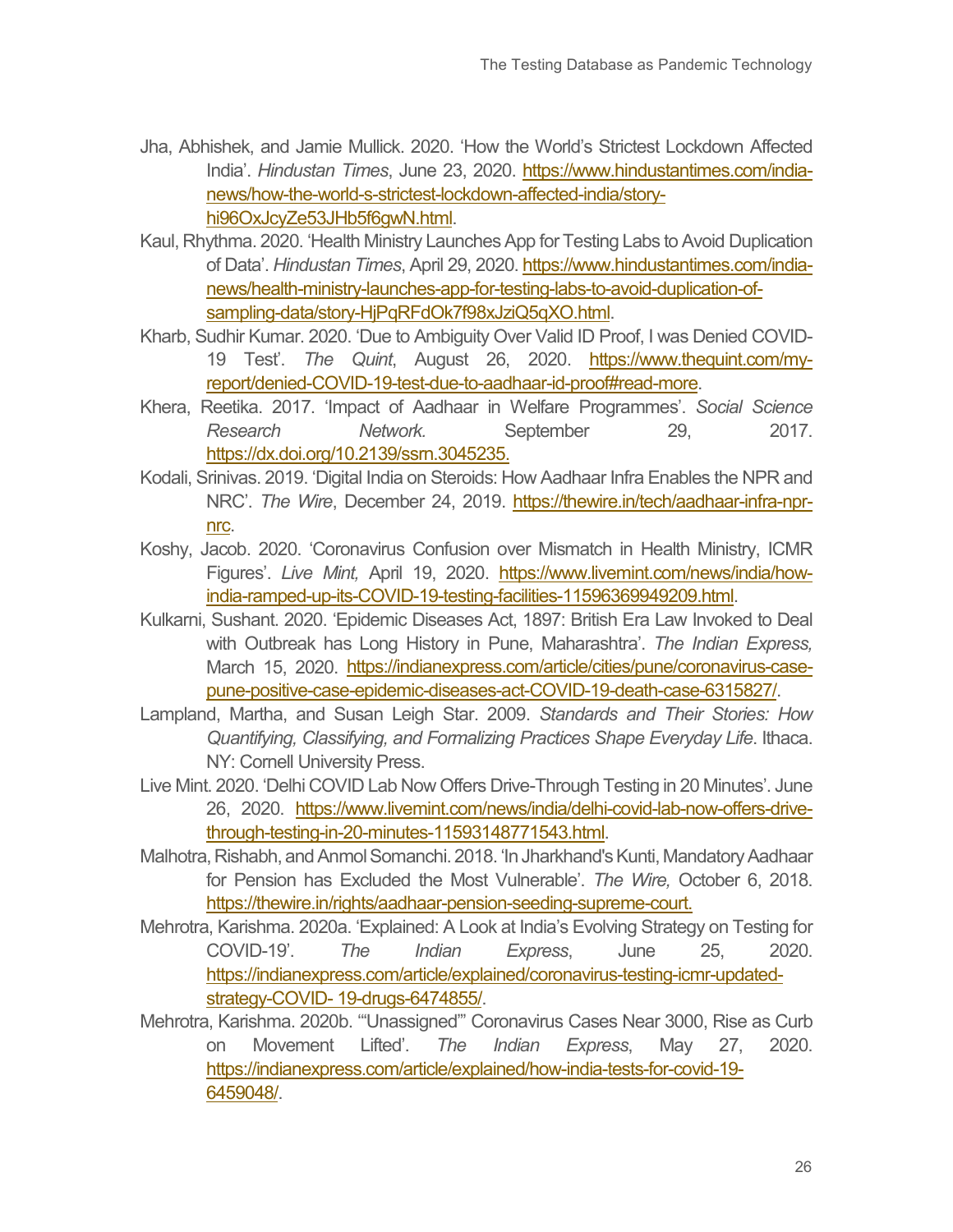- Mukherjee, Bhramar, Soumik Purkayastha, Maxwell Salvatore, and Swapnil Mishra. 2021. 'Under-Reporting Does Hurt the COVID Fight'. *The Hindu,* May 4, 2021. [https://www.thehindu.com/opinion/lead/under-reporting-does-hurt-the-covid](https://www.thehindu.com/opinion/lead/under-reporting-does-hurt-the-covid-fight/article34474676.ece)[fight/article34474676.ece.](https://www.thehindu.com/opinion/lead/under-reporting-does-hurt-the-covid-fight/article34474676.ece)
- Mukhopadhyay, Partho. 2020. 'The Stability of Test Positivity in India: Update'. *Centre for Policy Research*, May 19, 2020. [https://www.cprindia.org/news/stability-test](https://www.cprindia.org/news/stability-test-positivity-india-update)[positivity-india-update.](https://www.cprindia.org/news/stability-test-positivity-india-update)
- Naraindas. Harish, 2020. 'Past and Present: Can India Beat Corona the Way it Beat Smallpox?' *The India Forum*, May 1, 2020. [https://www.theindiaforum.in/article/past-and-present.](https://www.theindiaforum.in/article/past-and-present)
- National Health Mission Himachal Pradesh. 2020. Office Order. April 30, 2020. [http://nrhmhp.gov.in/sites/default/files/files/Office%20Order%20regarding%20RT](http://nrhmhp.gov.in/sites/default/files/files/Office%20Order%20regarding%20RT%20PCR%20Application%20of%20India.pdf) [%20PCR%20Application%20of%20India.pdf.](http://nrhmhp.gov.in/sites/default/files/files/Office%20Order%20regarding%20RT%20PCR%20Application%20of%20India.pdf)
- National Informatics Centre. 2020. 'RT-PCR Mobile App Explanatory Video'. Posted on July 13, 2020. *YouTube video*, 3:24. [https://www.youtube.com/watch?v=9BDsq5kn5Zc.](https://www.youtube.com/watch?v=9BDsq5kn5Zc)
- Nilekani, Nandan. 2009. *Imagining India: Ideas for a New Century*. New Delhi, India: Penguin Publishing Group.
- Office of the Director General of Health Services. 2020. 'Strategy of COVID-19 Testing to be Followed by Labs'. *Government of National Capital Territory of Delhi*. June 2, 2020.

[http://health.delhigovt.nic.in/wps/wcm/connect/a93995004e89faa79a67fbd194e](http://health.delhigovt.nic.in/wps/wcm/connect/a93995004e89faa79a67fbd194e333e1/SOCOVID.pdf?MOD=AJPERES&lmod=-2089785821&CACHEID=a93995004e89faa79a67fbd194e333e1) [333e1/SOCOVID.pdf?MOD=AJPERES&lmod=-](http://health.delhigovt.nic.in/wps/wcm/connect/a93995004e89faa79a67fbd194e333e1/SOCOVID.pdf?MOD=AJPERES&lmod=-2089785821&CACHEID=a93995004e89faa79a67fbd194e333e1)

[2089785821&CACHEID=a93995004e89faa79a67fbd194e333e1.](http://health.delhigovt.nic.in/wps/wcm/connect/a93995004e89faa79a67fbd194e333e1/SOCOVID.pdf?MOD=AJPERES&lmod=-2089785821&CACHEID=a93995004e89faa79a67fbd194e333e1)

- Our World in Data. 2020. 'Total COVID-19 tests per 1000 people'. COVID-19 Testing Dataset. Last updated September 3, 2021[. https://ourworldindata.org/grapher/full](https://ourworldindata.org/grapher/full-list-cumulative-total-tests-per-thousand?yScale=log&time=2020-02-20..2020-12-28)[list-cumulative-total-tests-per-thousand?yScale=log&time=2020-02-20..2020-12-](https://ourworldindata.org/grapher/full-list-cumulative-total-tests-per-thousand?yScale=log&time=2020-02-20..2020-12-28) [28.](https://ourworldindata.org/grapher/full-list-cumulative-total-tests-per-thousand?yScale=log&time=2020-02-20..2020-12-28)
- Padma, T. V. 2020. 'Efforts to Combat COVID- 19 in India Hit by Imported Reagent Shortages'. *Chemistry World*, May 13, 2020. [https://www.chemistryworld.com/news/efforts-to-combat-covid-19-in-india-hit-by](https://www.chemistryworld.com/news/efforts-to-combat-covid-19-in-india-hit-by-imported-reagent-shortages/4011718.article)[imported-reagent-shortages/4011718.article#.](https://www.chemistryworld.com/news/efforts-to-combat-covid-19-in-india-hit-by-imported-reagent-shortages/4011718.article)
- Prakash, Karam. 2020. 'COVID App Glitch has Reports Mixed Up'. *The Tribune*, September 14, 2020. [https://www.tribuneindia.com/news/patiala/covid-app-glitch](https://www.tribuneindia.com/news/patiala/covid-app-glitch-has-reports-mixed-up-140926)[has-reports-mixed-up-140926.](https://www.tribuneindia.com/news/patiala/covid-app-glitch-has-reports-mixed-up-140926)
- Press Trust of India. 2020. 'High Court Issues Notices to Gujarat, Top Medical Body Over COVID-19 Testing'. June 9, 2020. [https://www.ndtv.com/india-news/coronavirus](https://www.ndtv.com/india-news/coronavirus-india-high-court-issues-notices-to-gujarat-top-medical-body-icmr-over-COVID-19-testing-2243587)[india-high-court-issues-notices-to-gujarat-top-medical-body-icmr-over-COVID-](https://www.ndtv.com/india-news/coronavirus-india-high-court-issues-notices-to-gujarat-top-medical-body-icmr-over-COVID-19-testing-2243587)[19-testing-2243587.](https://www.ndtv.com/india-news/coronavirus-india-high-court-issues-notices-to-gujarat-top-medical-body-icmr-over-COVID-19-testing-2243587)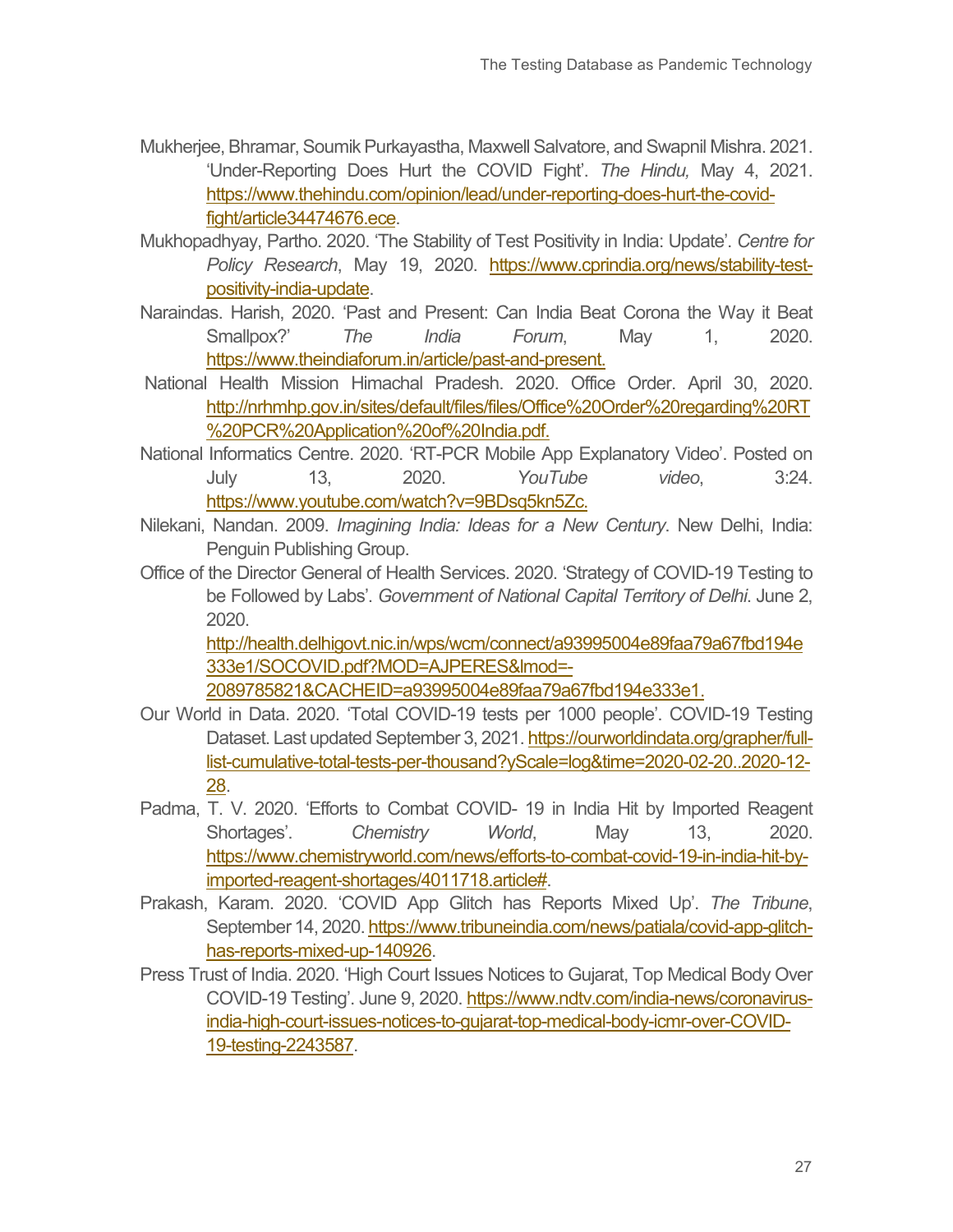- Purohit, Kunal. 2019. 'In Rural Jharkhand, Aadhaar Has Become a Hurdle in Providing Food Security'. *The Scroll*, December 9, 2019. [https://scroll.in/article/946180/in](https://scroll.in/article/946180/in-rural-jharkhand-aadhaar-has-become-a-hurdle-in-providing-food-security)[rural-jharkhand-aadhaar-has-become-a-hurdle-in-providing-food-security.](https://scroll.in/article/946180/in-rural-jharkhand-aadhaar-has-become-a-hurdle-in-providing-food-security)
- Rai, Anuradha. 2012. 'State Reorganization in India: Real-Politicking or Electoral Politics'. *The Indian Journal of Political Science* 73 (4): 665–72. [https://www.jstor.org/stable/41858874.](https://www.jstor.org/stable/41858874)
- Raji, Inioluwa Deborah. 2020. 'The Discomfort of Death Counts: Mourning Through the Distorted Lens of Reported COVID-19 Death Data'. *Patterns* 1 (4): 1–2 [https://doi.org/10.1016/j.patter.2020.100066.](https://doi.org/10.1016/j.patter.2020.100066)
- Rao, Ursula. 2013. 'Biometric Marginality'. *Economic and Political Weekly* 48 (13): 71–77. [https://www.researchgate.net/publication/289319480\\_Biometric\\_marginality\\_UI](https://www.researchgate.net/publication/289319480_Biometric_marginality_UID_and_the_shaping_of_homeless_identities_in_the_city) D and the shaping of homeless identities in the city.
- Sarkar, Sohini. 2020. 'Maharashtra Govt Testing Fewer Samples to Keep COVID-19 Numbers Low, Alleges Fadnavis'. *Hindustan Times*, June 13, 2020. [https://www.hindustantimes.com/india-news/maharashtra-govt-testing-fewer](https://www.hindustantimes.com/india-news/maharashtra-govt-testing-fewer-samples-to-keep-COVID-19-numbers-low-alleges-fadnavis/story-an6lQ4xF9CAbD2gfnXd06K.html)[samples-to-keep-COVID-19-numbers-low-alleges-fadnavis/story](https://www.hindustantimes.com/india-news/maharashtra-govt-testing-fewer-samples-to-keep-COVID-19-numbers-low-alleges-fadnavis/story-an6lQ4xF9CAbD2gfnXd06K.html)[an6lQ4xF9CAbD2gfnXd06K.html.](https://www.hindustantimes.com/india-news/maharashtra-govt-testing-fewer-samples-to-keep-COVID-19-numbers-low-alleges-fadnavis/story-an6lQ4xF9CAbD2gfnXd06K.html)
- Satwik, Ambarish (@AmbarishSatwisk). 2020. 'Thread. When Sampling for COVID is Done, the ICMR Specimen Referral Form Has to be Filled'. Twitter, June 29, 2020. [https://twitter.com/AmbarishSatwik/status/1277504207499587585.](https://twitter.com/AmbarishSatwik/status/1277504207499587585)
- Saxena, Riddhima. 2020. 'Maharashtra Government Takes 80% Private Hospital Beds, Caps Treatment Costs'. *Live Mint*, May 22, 2020. [https://www.livemint.com/news/india/maharashtra-government-takes-80-private](https://www.livemint.com/news/india/maharashtra-government-takes-80-private-hospital-beds-caps-treatment-costs-11590159068977.html)[hospital-beds-caps-treatment-costs-11590159068977.html.](https://www.livemint.com/news/india/maharashtra-government-takes-80-private-hospital-beds-caps-treatment-costs-11590159068977.html)
- Sharma, Neetu Chandra. 2020. 'How India Ramped Up its COVID-19 Testing Facilities'. *Live Mint*, August 2, 2020. [https://www.livemint.com/news/india/how-india](https://www.livemint.com/news/india/how-india-ramped-up-its-COVID-19-testing-facilities-11596369949209.html)[ramped-up-its-COVID-19-testing-facilities-11596369949209.html.](https://www.livemint.com/news/india/how-india-ramped-up-its-COVID-19-testing-facilities-11596369949209.html)
- Sharma, Nidhi. 2020a. 'COVID 19: Private Hospitals Use 'Other' Clause to Test All Patients'. *The Economic Times*, April 27, 2020, [https://economictimes.indiatimes.com/news/politics-and-nation/pvt-facilities-use](https://economictimes.indiatimes.com/news/politics-and-nation/pvt-facilities-use-other-clause-to-test-all-patients/articleshow/75395750.cms)[other-clause-to-test-all-patients/articleshow/75395750.cms.](https://economictimes.indiatimes.com/news/politics-and-nation/pvt-facilities-use-other-clause-to-test-all-patients/articleshow/75395750.cms)
- Sharma, Nidhi. 2020b. 'Do Not Insist on COVID-19 Test for Patients Who Need Other Healthcare Services: Centre to Private Hospitals'. *The Economic Times*, April 28, 2020. [https://economictimes.indiatimes.com/news/politics-and-nation/dont-test](https://economictimes.indiatimes.com/news/politics-and-nation/dont-test-asymptomatic-patients-for-covid-19-follow-rulebook-centre-to-private-hospitals/articleshow/75431749.cms)[asymptomatic-patients-for-covid-19-follow-rulebook-centre-to-private](https://economictimes.indiatimes.com/news/politics-and-nation/dont-test-asymptomatic-patients-for-covid-19-follow-rulebook-centre-to-private-hospitals/articleshow/75431749.cms)[hospitals/articleshow/75431749.cms.](https://economictimes.indiatimes.com/news/politics-and-nation/dont-test-asymptomatic-patients-for-covid-19-follow-rulebook-centre-to-private-hospitals/articleshow/75431749.cms)
- Singh, Alok. 2020. 'Ground Report: Delhi Corona App Shows Beds Available, Hospital Denies'. *Mirror Now*, June 6, 2020. [https://m.economictimes.com/news/politics](https://m.economictimes.com/news/politics-and-nation/ground-report-delhi-corona-app-shows-beds-available-hospital-denies/videoshow/76234024.cms)[and-nation/ground-report-delhi-corona-app-shows-beds-available-hospital](https://m.economictimes.com/news/politics-and-nation/ground-report-delhi-corona-app-shows-beds-available-hospital-denies/videoshow/76234024.cms)[denies/videoshow/76234024.cms.](https://m.economictimes.com/news/politics-and-nation/ground-report-delhi-corona-app-shows-beds-available-hospital-denies/videoshow/76234024.cms)